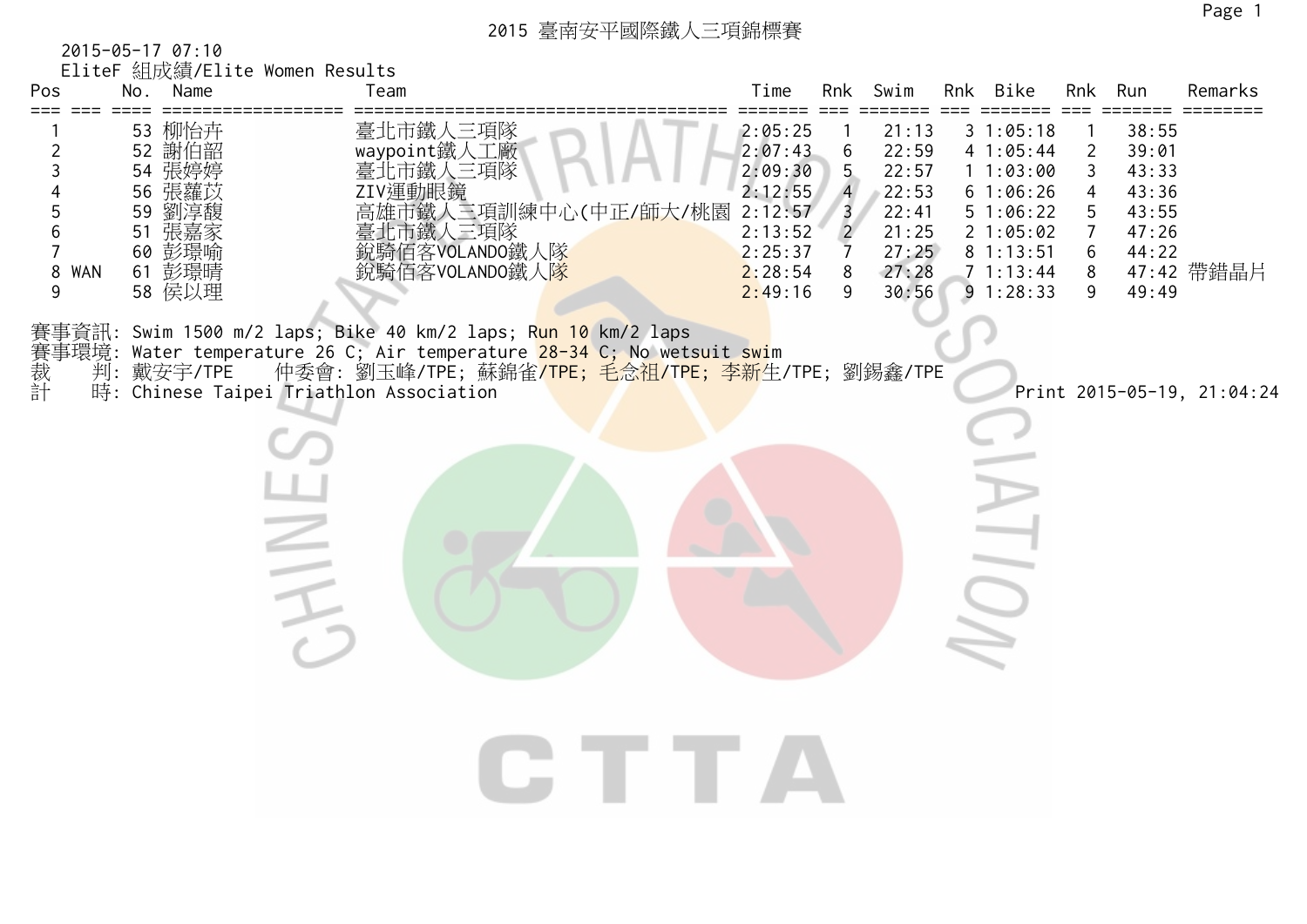2015-05-17 07:10 EliteM 組成績/Elite Men Results

| Pos                 | No.             | Name               | Team                                                                                                                                                                            | Time    | Rnk            | Swim  | Rnk            | Bike           | Rnk            | Run        | Remarks |
|---------------------|-----------------|--------------------|---------------------------------------------------------------------------------------------------------------------------------------------------------------------------------|---------|----------------|-------|----------------|----------------|----------------|------------|---------|
|                     |                 | 張團畯                | 臺北市鐵人三項隊                                                                                                                                                                        | 1:48:46 | 6              | 19:48 | 2              | 57:19          | $\overline{2}$ | 31:40      |         |
| $\overline{2}$      | 7               | 李宙諺                | 台中銀行鐵人隊                                                                                                                                                                         | 1:48:52 | 3              | 19:39 | 5              | 57:35          | $\mathbf{1}$   | 31:39      |         |
| 3                   | 3               | 王威凱                | :市鐵人三項隊                                                                                                                                                                         | 1:48:56 | 8              | 20:14 |                | 57:01          | 3              | 31:43      |         |
|                     | 4               | 張家豪<br>季胤呈         | :市鐵人三項隊                                                                                                                                                                         | 1:50:34 | 12             | 20:54 | $\overline{7}$ | 57:54          | $\overline{4}$ | 31:47      |         |
| 5                   | 2               |                    | 臺北市鐵人三項隊<br>紅纖體育會                                                                                                                                                               | 1:52:25 |                | 19:22 | 8              | 57:56          | $\overline{7}$ | 35:08      |         |
| 6                   | 39              | 周汶傑                |                                                                                                                                                                                 | 1:53:13 | 5              | 19:44 | $\overline{4}$ | 57:29          | 8              | 36:01      |         |
|                     | 8               | 蔡曜宇                | 高雄市鐵人三項訓練中心(中正/師大/桃園                                                                                                                                                            | 1:54:35 |                | 19:31 | 6              | 57:44          | 11             | 37:21      |         |
| 8                   | 15              | 吳承泰                | 277鐵操人                                                                                                                                                                          | 1:55:15 | 4              | 19:41 | 3              | 57:26          | 12             | 38:09      |         |
| 9                   | 35              | 郭子祥                |                                                                                                                                                                                 | 1:56:08 | $\overline{7}$ | 19:55 | 14             | 58:56          | 10             | 37:18      |         |
| 10                  | 6               | 徐培嚴                | 台中銀行鐵人隊                                                                                                                                                                         | 1:57:39 | 13             | 20:55 | 9              | 58:02          | 15             | 38:42      |         |
| 11                  | 11              | 邱韋強                | TRI me 三項運動菁英團隊                                                                                                                                                                 | 1:58:01 | 9              | 20:24 | $-12$          | 58:35          | 17             | 39:03      |         |
| 12                  | 9               | 吳冠融                | waypoint鐵人工廠                                                                                                                                                                    | 1:58:43 | 18             | 21:34 |                | $16$ 1:00:11   | 9              | 36:59      |         |
| 13                  |                 | 38 江立堯             | Profile Design-Ceepo                                                                                                                                                            | 1:59:36 | 28             | 27:14 | 15             | 59:12          | 5              | 33:11      |         |
| 14                  | 16              | 謝漢霖                | ZIV運動眼鏡                                                                                                                                                                         | 1:59:55 | 15             | 21:07 |                | 17 1:00:18     | 14             | 38:30      |         |
| 15                  | 41              | 駱政彥                | 高雄市鐵人三項訓練中心(中正/師大/桃園                                                                                                                                                            | 2:00:18 | 14             | 20:58 | 10             | 58:15          | 21             | 41:06      |         |
| 16                  | 32 <sup>2</sup> | 王顥翔                | 王顥翔                                                                                                                                                                             | 2:00:52 | 11             | 20:31 | 11             | 58:31          | 22             | 41:51      |         |
| 17                  | 37              | 柳承宇                | 臺北市鐵人三項隊                                                                                                                                                                        | 2:01:36 | 10             | 20:25 | 13             | 58:37          | 23             | 42:35      |         |
| 18                  | 40              | 楊晁青                | ZIV運動眼鏡                                                                                                                                                                         | 2:04:04 | 25             | 24:29 |                | 23 1:04:28     | 6              | 35:07      |         |
| 19                  | 42              | 李汶陽                | 高雄市鐵人三項訓練中心(中正/師大/桃園                                                                                                                                                            | 2:04:46 | 23             | 23:11 |                | $21 \t1:03:07$ | 13             | 38:29      |         |
| 20                  | 10              | 鄭家澤                | 南寶樹脂                                                                                                                                                                            | 2:05:44 | 19             | 21:37 |                | 22 1:04:20     | 18             | 39:48      |         |
| 21                  | 36              | 劉耀群                | Mikeson Triathlons Team                                                                                                                                                         | 2:05:47 | 27             | 25:43 |                | $18$ $1:01:20$ | 16             | 38:45      |         |
| 22                  | 12              | 林群馨                | 臺北市鐵人三項隊                                                                                                                                                                        | 2:07:06 | 26             | 24:37 |                | 19 1:02:00     | 19             | 40:29      |         |
| 23                  | 31              | 沈聖傑                | 台南鐵人隊                                                                                                                                                                           | 2:07:33 | 24             | 24:26 |                | 20 1:02:09     | 20             | 41:00      |         |
| 24                  |                 | 33 林志剛             | 277鐵操人                                                                                                                                                                          | 2:38:34 | 20             | 21:56 |                | $25$ 1:18:29   | 26             | 58:09      |         |
| 25                  |                 | 27 Guillaume NADAI |                                                                                                                                                                                 | 2:48:56 | 31             | 38:50 |                | 24 1:15:04     | 25             | 55:03      |         |
| 26                  | 25              | 巫永光                | 熱褲刑警隊                                                                                                                                                                           | 2:50:17 | 29             | 35:06 |                | 26 1:22:58     | 24             | 52:15      |         |
| 27                  |                 | 26 郭進明             | 三光團練                                                                                                                                                                            | 3:24:12 | 30             | 37:41 |                | $27$ 1:28:24   |                | 27 1:18:07 |         |
|                     |                 | 30 Middel Lennart  |                                                                                                                                                                                 |         | 16             | 21:23 |                |                |                |            |         |
|                     | 14              | 楊志祥                | 臺北市立大學                                                                                                                                                                          |         | 17             | 21:29 |                |                |                |            |         |
|                     |                 | 167 陳智禎            | 可愛馬                                                                                                                                                                             |         | 21             | 22:54 |                |                |                |            | 改       |
|                     |                 | 5 魏振展              | 臺北市立大學                                                                                                                                                                          |         | 22             | 22:55 |                |                |                |            |         |
| 賽事資訊:<br>賽事環境:<br>裁 | 判:              | 戴安宇/TPE            | Swim 1500 m/2 laps; Bike 40 km/2 laps; Run 10 km/2 laps<br>Water temperature 26 C; Air temperature 28-34 C; No wetsuit swim<br>仲委會: 劉玉峰/TPE; 蘇錦雀/TPE; 毛念祖/TPE; 李新生/TPE; 劉錫鑫/TPE |         |                |       |                |                |                |            |         |

計 時: Chinese Taipei Triathlon Association 2015-05-19, 21:04:24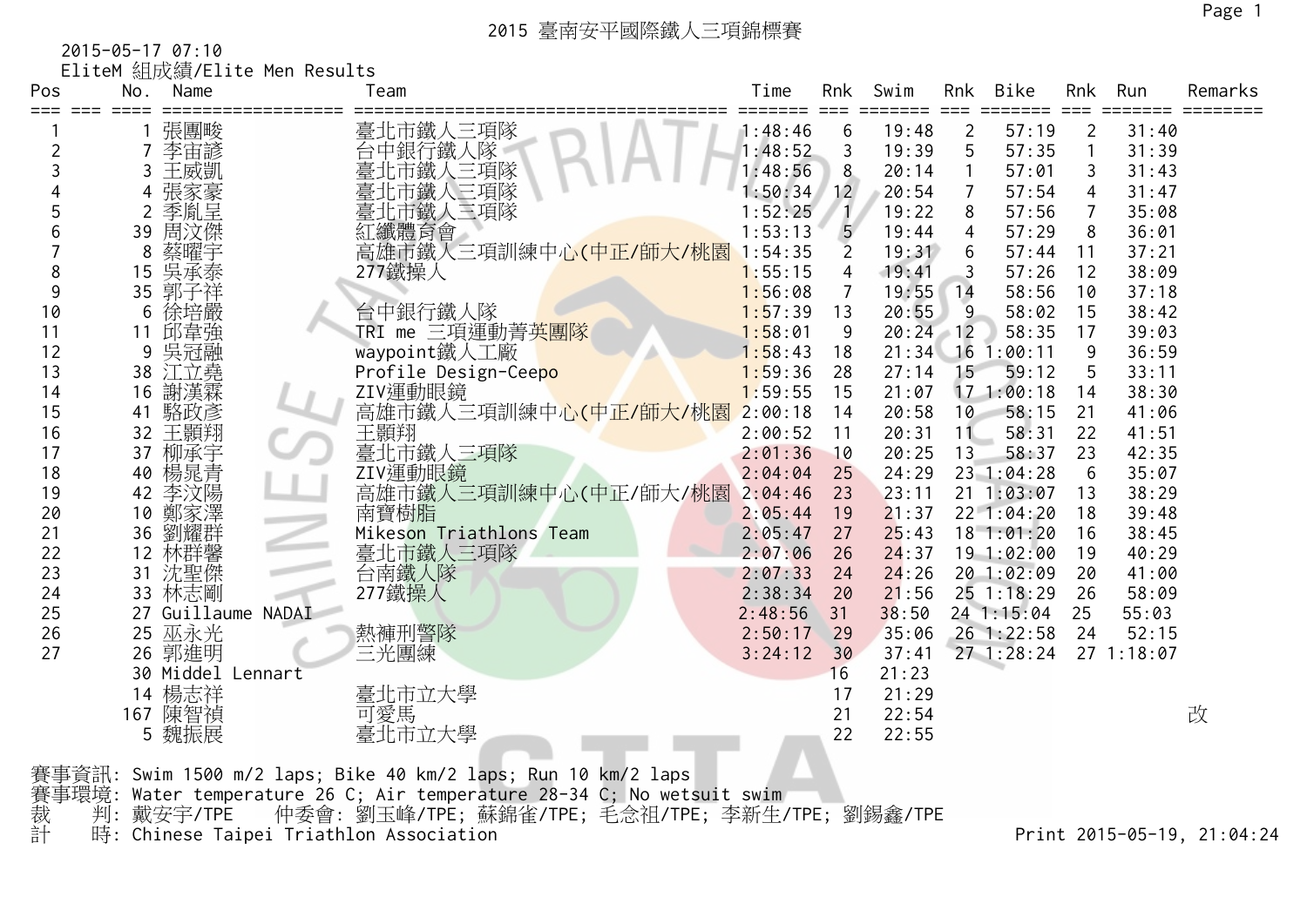2015-05-17 07:10 F35 組成績/35+ AG Women Results

| Pos                                                                        |    | No. Name                                                                                                                                                           | Team                                                                                                                                                                                                                                                                                                                                                 |  | Time                                                                                                                                        | Rnk                                                                                                | Swim                                                                                                              | Rnk Bike                                                                                                                                                                          | Rnk                                     | Run                                                                                                                                 | Remarks                                                               |
|----------------------------------------------------------------------------|----|--------------------------------------------------------------------------------------------------------------------------------------------------------------------|------------------------------------------------------------------------------------------------------------------------------------------------------------------------------------------------------------------------------------------------------------------------------------------------------------------------------------------------------|--|---------------------------------------------------------------------------------------------------------------------------------------------|----------------------------------------------------------------------------------------------------|-------------------------------------------------------------------------------------------------------------------|-----------------------------------------------------------------------------------------------------------------------------------------------------------------------------------|-----------------------------------------|-------------------------------------------------------------------------------------------------------------------------------------|-----------------------------------------------------------------------|
| $===$<br>3<br>6<br>7<br>8<br>9<br>10<br>11<br>12<br>13<br><b>DNF</b><br>裁計 | 57 | 98 林吟霞<br>104 周華齡<br>96 黃秋梅<br>103 沈珊如<br>101 邱怡萍<br>劉靜葳<br>810 方雅玲<br>99 吳寶雅<br>809 陳秀貞<br>102 朱芳瑤<br>97 ANNE CHANG<br>807 許蕙如<br>808 武曉芬<br>100 鄭家雯<br>判:戴安宇/TPE | 翰林動力車隊<br>277鐵操人<br>山川鐵人<br>大台南超鐵TNT<br>深度體驗俱樂部<br>277鐵操人<br>三三鐵人<br>277鐵操人<br>大台南超鐵TNT<br>鐵不完<br>277鐵操人<br>賽事資訊: Swim 1500 m/2 laps; Bike 40 km/2 laps; Run 10 km/2 laps<br>賽事環境: Water temperature 26 C; Air temperature 28-34 C; No wetsuit swim<br>- 仲委會: 劉玉峰/TPE; 蘇錦雀/TPE; 毛念祖/TPE; 李新生/TPE; 劉錫鑫/TPE<br>時: Chinese Taipei Triathlon Association |  | 2:27:25<br>2:42:21<br>2:42:42<br>2:50:27<br>2:59:28<br>3:02:56<br>3:12:04<br>3:15:22<br>3:16:57<br>3:30:50<br>3:32:47<br>3:33:01<br>3:38:12 | $\overline{2}$<br>$\mathsf{3}$<br>6<br>$\overline{7}$<br>5<br>12<br>9<br>13<br>10<br>14<br>11<br>4 | 28:32<br>29:13<br>30:50<br>34:09<br>37:05<br>32:56<br>50:11<br>41:52<br>40:00<br>53:44<br>54:13<br>49:22<br>31:31 | 21:19:13<br>51:24:11<br>11:16:53<br>31:19:20<br>41:23:02<br>61:26:48<br>71:28:08<br>$10$ 1:33:53<br>$12$ $1:37:08$<br>9 1:33:47<br>46:39 11 1:35:36<br>81:28:58<br>$13 \t1:44:22$ | $\overline{2}$<br>4<br>5<br>6<br>3<br>8 | 39:41<br>48:59<br>55:01<br>56:59<br>59:22<br>9 1:03:13 改<br>59:38<br>$10$ $1:03:20$<br>13 1:10:34<br>12 1:09:51 浮標<br>11 1:04:29 浮標 | 53:46 浮標<br>59:50 浮標<br><b>BIKE DNF</b><br>Print 2015-05-19, 21:04:24 |
|                                                                            |    |                                                                                                                                                                    |                                                                                                                                                                                                                                                                                                                                                      |  |                                                                                                                                             |                                                                                                    |                                                                                                                   |                                                                                                                                                                                   |                                         |                                                                                                                                     |                                                                       |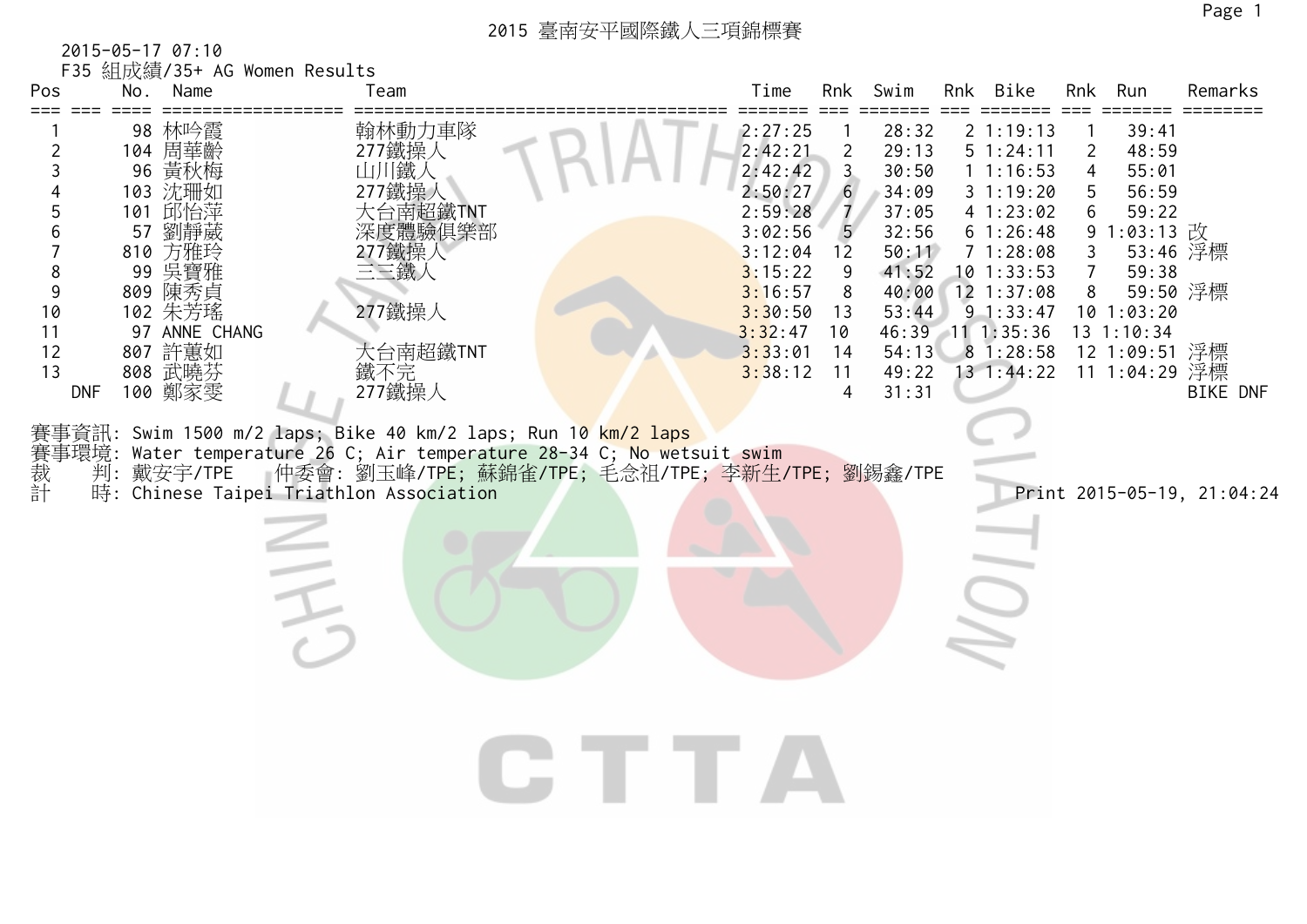| Pos<br>$==$                                                                                                                    |                                              | 2015-05-17 07:10<br>No. Name                                                                                                                                 | F15 組成績/15-34 AG Women Results | Team                                                                                                                                                           |                                                                                                                                                                                             | Time                                                                                                                                                                                         | Rnk                                                                                                                          | Swim                                                                                                                                |    | Rnk Bike                                                                                                                                                                                                                                      | Rnk                                             | Run                                                                                                                                                                                                         | Remarks                    |
|--------------------------------------------------------------------------------------------------------------------------------|----------------------------------------------|--------------------------------------------------------------------------------------------------------------------------------------------------------------|--------------------------------|----------------------------------------------------------------------------------------------------------------------------------------------------------------|---------------------------------------------------------------------------------------------------------------------------------------------------------------------------------------------|----------------------------------------------------------------------------------------------------------------------------------------------------------------------------------------------|------------------------------------------------------------------------------------------------------------------------------|-------------------------------------------------------------------------------------------------------------------------------------|----|-----------------------------------------------------------------------------------------------------------------------------------------------------------------------------------------------------------------------------------------------|-------------------------------------------------|-------------------------------------------------------------------------------------------------------------------------------------------------------------------------------------------------------------|----------------------------|
| 2<br>3<br>$\overline{4}$<br>5<br>6<br>$\overline{7}$<br>8<br>$9$<br>10<br>11<br>12<br>13<br>14<br>15<br>16<br>17<br><b>DSQ</b> | 74<br>71<br>83<br>77<br>81<br>79<br>82<br>80 | 85 黃子瓔<br>78 蘇玟琪<br>76 王文君<br>金瑋婕<br>75 陳知輿<br>張若凡<br>高玲晏<br>801 殷婉柔<br>86 李雅涵<br>傅詩茵<br>李沛潔<br>802 余采蓉<br>倪嘉瑜<br>趙家慧<br>謝幸宜<br>804 張夢芸<br>806 林怡岑<br>84 郭蓓琇 |                                | Novatecwheels<br>蘆洲四季極限運動自虐隊<br>ZIV運動眼鏡<br>虎尾高中<br>ZIV運動眼鏡<br>蘆洲鐵人三項<br>277鐵操人<br>悍將鐵人<br>277鐵操人<br>班小尼<br>悍將鐵人<br>277鐵操人<br>277鐵操人<br>277鐵操人<br>普悠瑪<br>277鐵操人 |                                                                                                                                                                                             | 2:25:25<br>2:30:01<br>2:30:36<br>2:33:22<br>2:41:27<br>2:45:32<br>2:49:47<br>2:57:27<br>2:57:47<br>3:00:45<br>3:00:53<br>3:02:34<br>3:02:36<br>3:22:09<br>3:29:19<br>3:30:27<br>$3:39:04$ 17 | 2<br>3<br>9<br>$\mathbf{1}$<br>$\overline{\mathbf{4}}$<br>$\overline{7}$<br>5<br>15<br>8<br>10<br>16<br>14<br>11<br>12<br>13 | 29:18<br>31:40<br>33:37<br>24:03<br>31:46<br>31:59<br>31:49<br>47:17<br>31:58<br>48:12<br>46:12<br>44:13<br>44:44<br>46:01<br>53:57 | 18 | 11:10:20<br>41:15:07<br>2 1:13:51<br>51:15:39<br>91:20:53<br>81:18:56<br>61:16:38<br>31:14:03<br>13 1:26:16<br>32:28 10 1:22:42<br>35:47 12 1:24:22<br>71:18:32<br>11 1:23:31<br>$14$ 1:27:22<br>$17 \t1:40:25$<br>15 1:34:04<br>$16$ 1:36:02 | 3<br>2<br>6<br>4<br>7<br>9<br>10<br>8<br>5<br>5 | 45:48<br>43:15<br>43:09<br>53:41<br>48:49<br>54:38<br>$12$ $1:01:22$<br>56:08 浮標<br>59:35<br>14 1:05:35<br>11 1:00:45<br>55:51 浮標<br>52:54<br>$17$ $1:10:35$<br>131:04:10<br>16 1:10:23 浮標<br>15 1:09:05 浮標 | 51:37 SWIM少圈               |
| 裁計                                                                                                                             | 判:                                           | 戴安宇/TPE                                                                                                                                                      |                                | 時: Chinese Taipei Triathlon Association                                                                                                                        | 賽事資訊: Swim 1500 m/2 laps; Bike 40 km/2 laps; Run 10 km/2 laps<br>賽事環境: Water temperature 26 C; Air temperature 28-34 C; No wetsuit swim<br>仲委會: 劉玉峰/TPE; 蘇錦雀/TPE; 毛念祖/TPE; 李新生/TPE; 劉錫鑫/TPE |                                                                                                                                                                                              |                                                                                                                              |                                                                                                                                     |    |                                                                                                                                                                                                                                               |                                                 |                                                                                                                                                                                                             | Print 2015-05-19, 21:04:24 |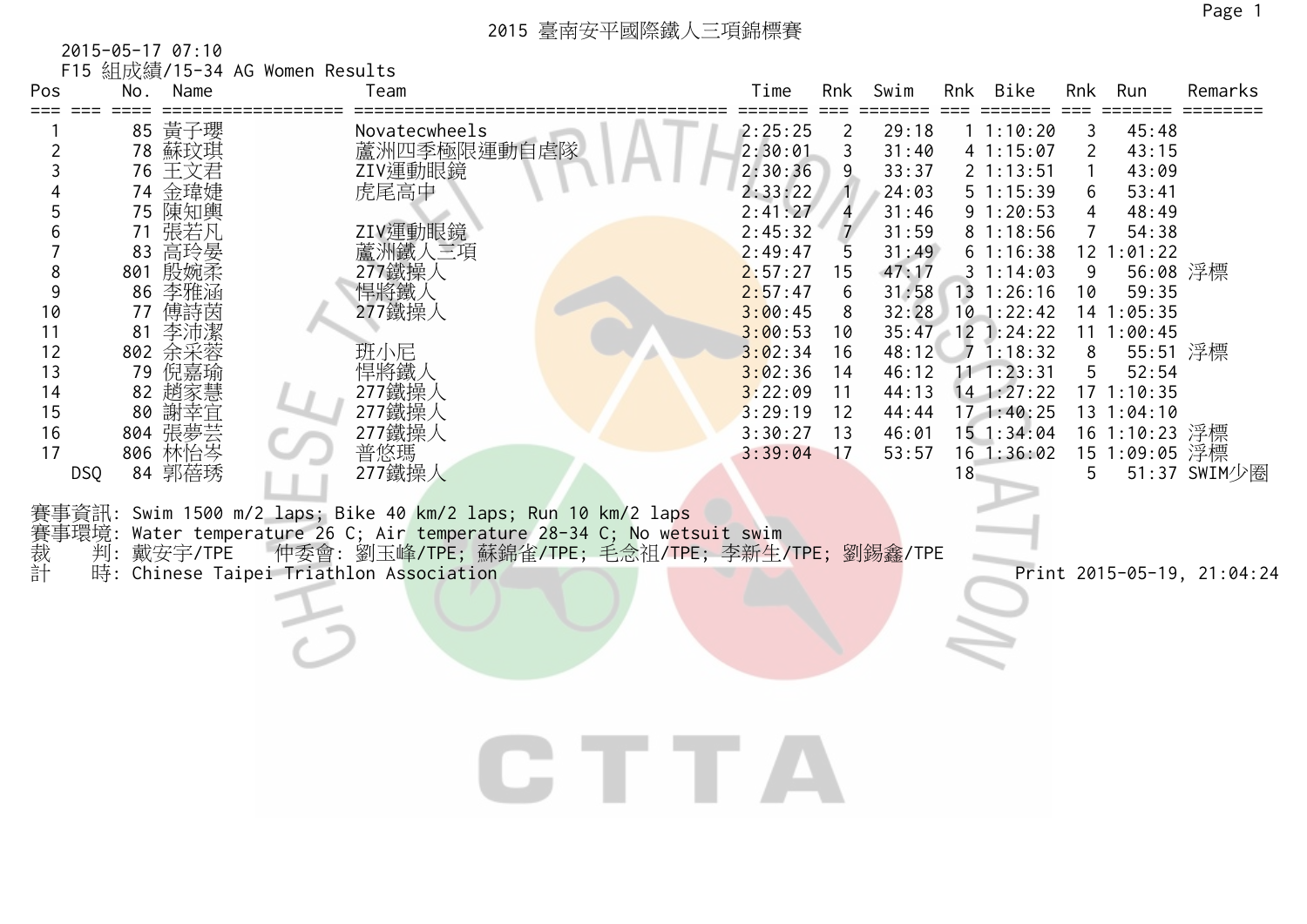2015-05-17 07:10 M65 組成績/65+ AG Men Results

| Pos<br>$==$                   | Mb5 紐成額/b5+ AG Men Results<br>No. Name             | Team                                                                                                                                                                                                                                                               | Time                                                |                                                 | Rnk Swim                                  | Rnk Bike                                                   |                                               | Rnk Run                                   | Remarks                    |
|-------------------------------|----------------------------------------------------|--------------------------------------------------------------------------------------------------------------------------------------------------------------------------------------------------------------------------------------------------------------------|-----------------------------------------------------|-------------------------------------------------|-------------------------------------------|------------------------------------------------------------|-----------------------------------------------|-------------------------------------------|----------------------------|
| $\overline{c}$<br>3<br>4<br>5 | 715 鄭榮坡<br>713 許銘海發泉<br>716 廖協發泉<br>711 林竹添<br>714 | 台寶愛台灣<br>台灣大腳丫長跑協會<br>台灣大腳丫長跑協會<br>蘆洲鐵人三項                                                                                                                                                                                                                          | 2:24:28<br>2:39:34<br>2:42:24<br>2:46:56<br>2:55:09 | $\mathsf 3$<br>$\overline{2}$<br>5 <sub>5</sub> | 28:21<br>35:08<br>34:32<br>45:06<br>36:18 | 1 1:07:24<br>2 1:11:30<br>31:13:37<br>41:15:37<br>51:21:39 | 2<br>3<br>$\overline{4}$<br>$\mathbf{1}$<br>5 | 48:44<br>52:56<br>54:16<br>46:14<br>57:13 |                            |
| 裁計                            | 判: 戴安宇/TPE                                         | 賽事資訊: Swim 1500 m/2 laps; Bike 40 km/2 laps; Run 10 km/2 laps<br>賽事環境: Water temperature 26 C; Air temperature 28-34 C; No wetsuit swim<br>仲委會: 劉玉峰/TPE; 蘇錦雀 <mark>/TPE;</mark> 毛念祖/TPE; <mark>李新</mark> 生/TPE; 劉錫鑫/TPE<br>時: Chinese Taipei Triathlon Association |                                                     |                                                 |                                           |                                                            |                                               |                                           | Print 2015-05-19, 21:04:24 |
|                               |                                                    |                                                                                                                                                                                                                                                                    |                                                     |                                                 |                                           | $\overline{a}$                                             |                                               |                                           |                            |
|                               |                                                    |                                                                                                                                                                                                                                                                    | I DE TER                                            |                                                 |                                           |                                                            |                                               |                                           |                            |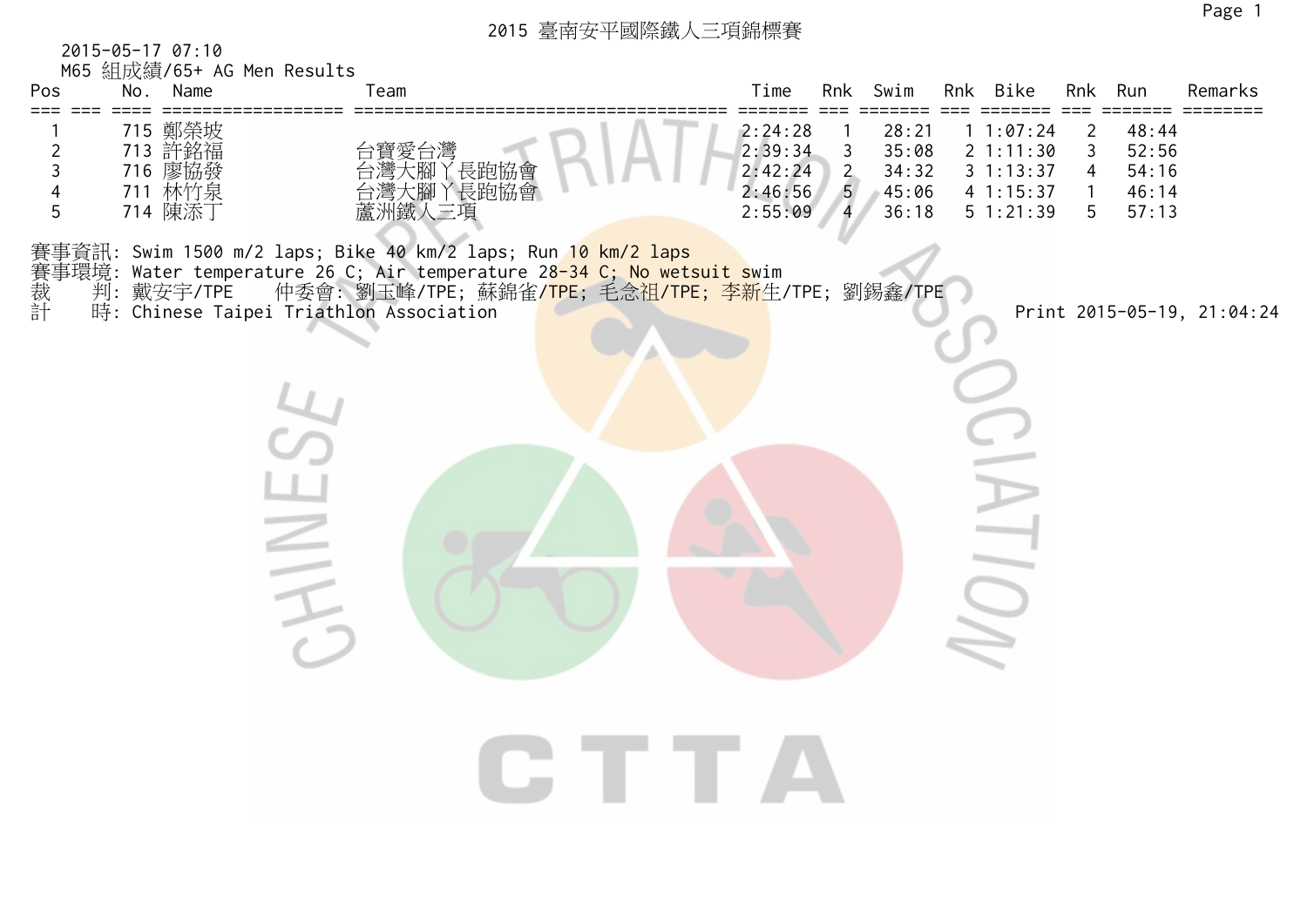| Pos                                                                                |     | 2015-05-17 07:10<br>No. Name                                                                                                            | M60 組成績/60-64 AG Men Results | Team                                                                                                                                                                                                                                                                                                                                                                                                                 |  | Time                                                                                                                  | Rnk                                                                                                 | Swim                                                                                            | Rnk Bike                                                                                                                                          | Rnk                       | Run                                                                                                                  | Remarks                    |
|------------------------------------------------------------------------------------|-----|-----------------------------------------------------------------------------------------------------------------------------------------|------------------------------|----------------------------------------------------------------------------------------------------------------------------------------------------------------------------------------------------------------------------------------------------------------------------------------------------------------------------------------------------------------------------------------------------------------------|--|-----------------------------------------------------------------------------------------------------------------------|-----------------------------------------------------------------------------------------------------|-------------------------------------------------------------------------------------------------|---------------------------------------------------------------------------------------------------------------------------------------------------|---------------------------|----------------------------------------------------------------------------------------------------------------------|----------------------------|
| 2<br>$\mathfrak{Z}$<br>$4 *$<br>5<br>$\,6$<br>$\overline{7}$<br>8<br>9<br>10<br>11 | 849 | 691 黃英俊<br>701 陳裕成<br>702 曾亭彬<br>694 林嘉明<br>698 蘇錦全<br>700 楊漢光<br>693 林永福<br>呂國柱<br>692 蘇榮忠<br>703 樣永建<br>696 吳昭德<br>695 鄭建成<br>699 黃澤銘 |                              | Dr. aiR 3D 氣墊鞋<br>崑山鐵馬隊<br>台灣大腳丫長跑協會<br>山川鐵人<br>討海鐵人<br>維新鐵人車隊<br>至善路跑<br>維新鐵人車隊<br>蘆洲鐵人三項<br>台南鐵人隊<br>賽事資訊: Swim 1500 m/2 laps; Bike 40 km/2 laps; Run <mark>10 km/2 laps</mark><br>賽事環境: Water temperature 26 C; Air temperature 28-34 C; No wetsuit swim<br>裁  判: 戴安宇/TPE  仲委會: 劉玉峰/TPE; 蘇錦雀/TPE; 毛念祖/TPE; 李新生/<br>計  時: Chinese Taipei Triathlon Association<br>仲委會: 劉玉峰/TPE; 蘇錦雀/TPE; 毛念祖/TPE; 李新生/TPE; 劉錫鑫/TPE |  | 2:21:55<br>2:24:28<br>2:25:36<br>2:44:20<br>2:54:54<br>3:03:36<br>3:08:30<br>3:10:15<br>3:28:20<br>3:33:31<br>3:41:56 | 3<br>$\overline{2}$<br>9<br>$\overline{7}$<br>5<br>$8\phantom{1}$<br>6<br>11<br>12<br>10<br>13<br>4 | 30:50<br>28:29<br>34:56<br>33:40<br>32:19<br>34:36<br>33:03<br>43:08<br>45:06<br>31:40<br>26:19 | 21:06:35<br>31:07:10<br>11:05:43<br>61:22:11<br>5 1:22:03<br>71:24:52<br>91:26:41<br>81:25:42<br>37:58 11 1:41:16<br>45:43 10 1:33:19<br>41:16:55 | 3<br>$\overline{2}$<br>11 | 44:32<br>48:50<br>44:58<br>41:00:24<br>61:06:58<br>71:10:36<br>5 1:00:27 浮標<br>9 1:17:32<br>81:14:18<br>$10$ 1:22:54 | Print 2015-05-19, 21:04:24 |
|                                                                                    |     |                                                                                                                                         |                              |                                                                                                                                                                                                                                                                                                                                                                                                                      |  |                                                                                                                       |                                                                                                     |                                                                                                 |                                                                                                                                                   |                           |                                                                                                                      |                            |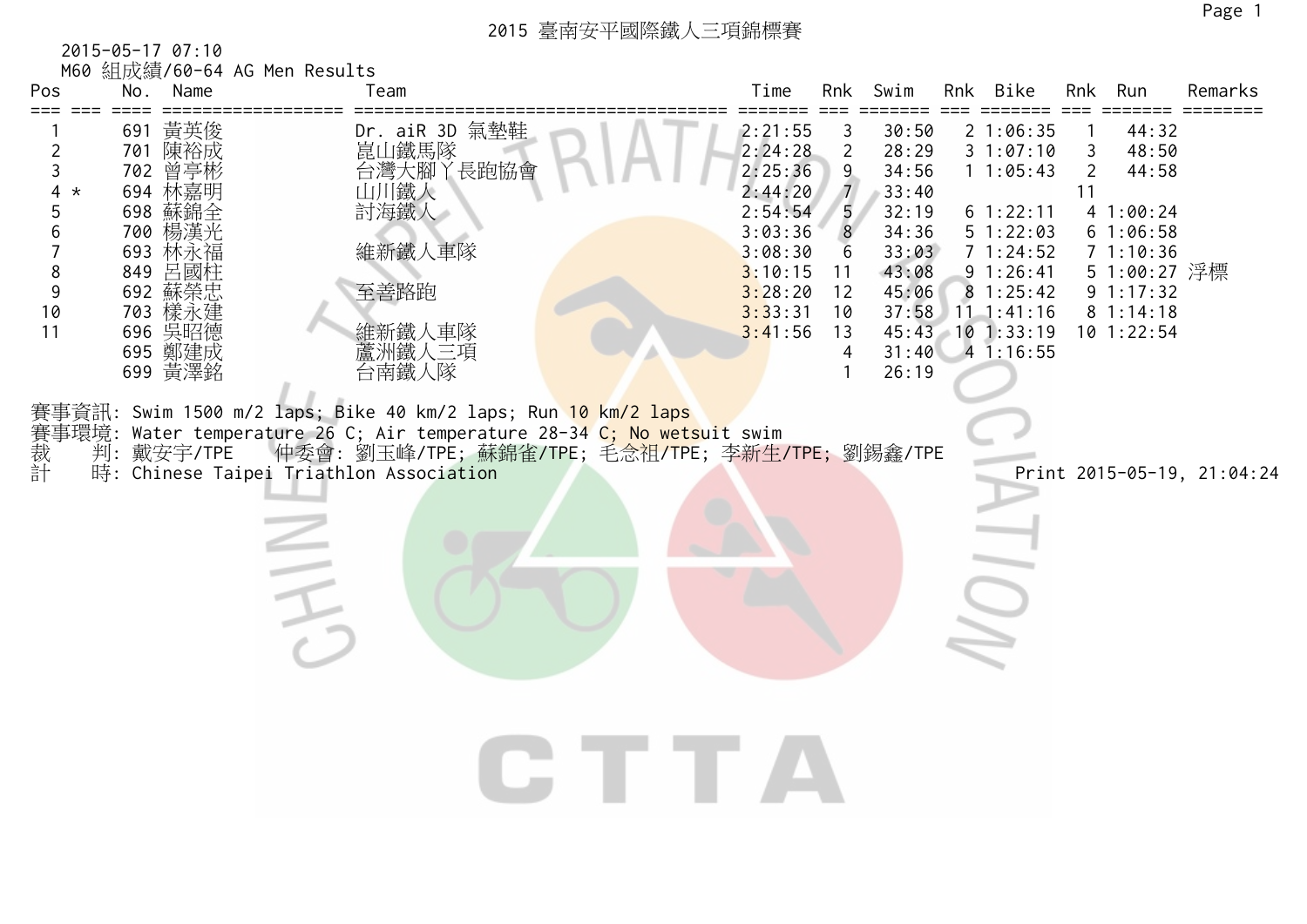2015-05-17 07:10

|          |                    | M55 組成績/55-59 AG Men Results |                           |                    |                 |                |                          |                |                          |         |
|----------|--------------------|------------------------------|---------------------------|--------------------|-----------------|----------------|--------------------------|----------------|--------------------------|---------|
| Pos      | No.                | Name                         | Team                      | Time               | Rnk             | Swim           | Rnk Bike                 |                | Rnk Run                  | Remarks |
|          | 661 傅仁輝            |                              |                           | 2:12:16            | 2               | 27:19          | 21:06:49                 |                | 38:09                    |         |
|          | 674 張傳孝            |                              |                           | 2:25:20            |                 | 29:28          | 11:06:26                 | 6              | 49:27                    |         |
|          | 662 廖關復            |                              | 蘆洲鐵人三項<br>扁平家族<br>山川鐵人    | 2:31:56            |                 | 27:10          | 41:11:54                 | $\overline{7}$ | 52:53                    |         |
|          | 673 王健裕            |                              | 悍將鐵人                      | 2:33:27            | $\overline{7}$  | 32:30          | 61:14:21                 | $\mathsf{3}$   | 46:37                    |         |
|          |                    |                              | 深度體驗俱樂部                   | 2:36:13            | 15              | 36:16          | 31:10:45                 | 5              | 49:13 改                  |         |
| 6        | 18 吴清宗<br>668 陳仁綱  |                              |                           | 2:45:11            | $5\overline{)}$ | 31:08          | $10$ 1:15:13             | 15             | 58:52                    |         |
|          | 667                | 簡永隆                          | 勝航鐵人                      | 2:46:05            | 9               | 33:47          | 51:14:05                 | 14             | 58:13                    |         |
| 8        | 663                | 蔡漢清                          | 台灣大腳丫長跑協會                 | 2:46:25            | 18              | 37:08          | 81:14:37                 | 10             | 54:42                    |         |
| 9        | 678 楊文卿            |                              | 大台南超鐵TNT                  | 2:47:25            | 13              | 35:40          | 71:14:26                 | 13             | 57:20                    |         |
| 10       | 672 曾明山            |                              | 大台南超鐵TNT                  | 2:48:47            | 6               | 31:48          | 91:14:46                 |                | $19$ $1:02:14$           |         |
| 11       | 665 李志文            |                              | 崑山鐵馬隊                     | 2:50:47            | 14              | $35:56$ 11     | 1:18:54                  | 12             | 55:58                    |         |
| 12       | 19 阮耀昌             |                              | 台中市長青體育運動 <mark>協會</mark> | 2:52:20            | 20              |                | 38:28 17 1:27:02         | $\overline{4}$ | 46:51 改                  |         |
| 13       | 681                | 陳清常                          | 崑山鐵馬隊                     | 2:57:05            | 22              | 39:40          | $13 \t1:23:22$           | 8              | 54:04                    |         |
| 14       | 671                | 李泰明                          | 蘆洲鐵人三項<br>台中市長青體育運動協會     | 2:57:21            | 10              | 33:50          | 20 1:29:09               | 9              | 54:22                    |         |
| 15       | 17                 | 劉金河                          |                           | 2:59:42            | 16              | 36:36          | 18 1:27:55               | 11             | 55:12 改                  |         |
| 16       | 676 蔡明昌<br>675 鄭惠民 |                              | 277鐵操人                    | 3:00:45            | 11              | 34:44          | $16$ 1:24:46             |                | $18$ 1:01:15             |         |
| 17       |                    |                              | 蘆洲鐵人三項                    | 3:02:38            | 17              | 36:51          | $12$ 1:18:57             |                | 21 1:06:51               |         |
| 18       | 680 周秋雄            |                              | 山川鐵人                      | 3:05:17            | $\overline{4}$  | 30:59          | $24$ 1:53:05             | 2              | 41:14                    |         |
| 19       | 670 曾啟發            |                              | 曾啟發                       | 3:05:25            | 24              | 41:38          | $14$ 1:24:17             | 17             | 59:31                    |         |
| 20       | 679                | 王立石                          | 277鐵操人                    | 3:09:59            | 19              | 37:43          | $15$ 1:24:43             |                | 22 1:07:34               |         |
| 21       | 664                | 蘇錦全                          | 崑山鐵馬隊                     | 3:11:06            | 23              | 40:33          | $21 \t1:31:34$           | 16             | 59:00                    |         |
| 22       | 666 潘柳青            |                              |                           | 3:11:34            | 12              | 34:45          | $22$ 1:31:51             |                | 20 1:04:59               |         |
| 23<br>24 | 669 李建森<br>677 孫世亮 |                              | 海巡署第六巡防區                  | 3:16:21<br>3:29:56 | -8<br>21        | 33:47<br>38:36 | 19 1:28:34<br>23 1:42:31 |                | 24 1:14:01<br>23 1:08:50 |         |
|          |                    |                              |                           |                    |                 |                |                          |                |                          |         |

賽事資訊: Swim 1500 m/2 laps; Bike 40 km/2 laps; Run 10 km/2 laps 賽事環境: Water temperature 26 C; Air temperature 28-34 C; No wetsu<mark>it s</mark>wim 裁 判: 戴安宇/TPE 仲委會: 劉玉峰/TPE; 蘇錦雀/TPE; 毛念祖/TPE; 李新生/TPE; 劉錫鑫/TPE 計 時: Chinese Taipei Triathlon Association Print 2015-05-19, 21:04:24

CTTA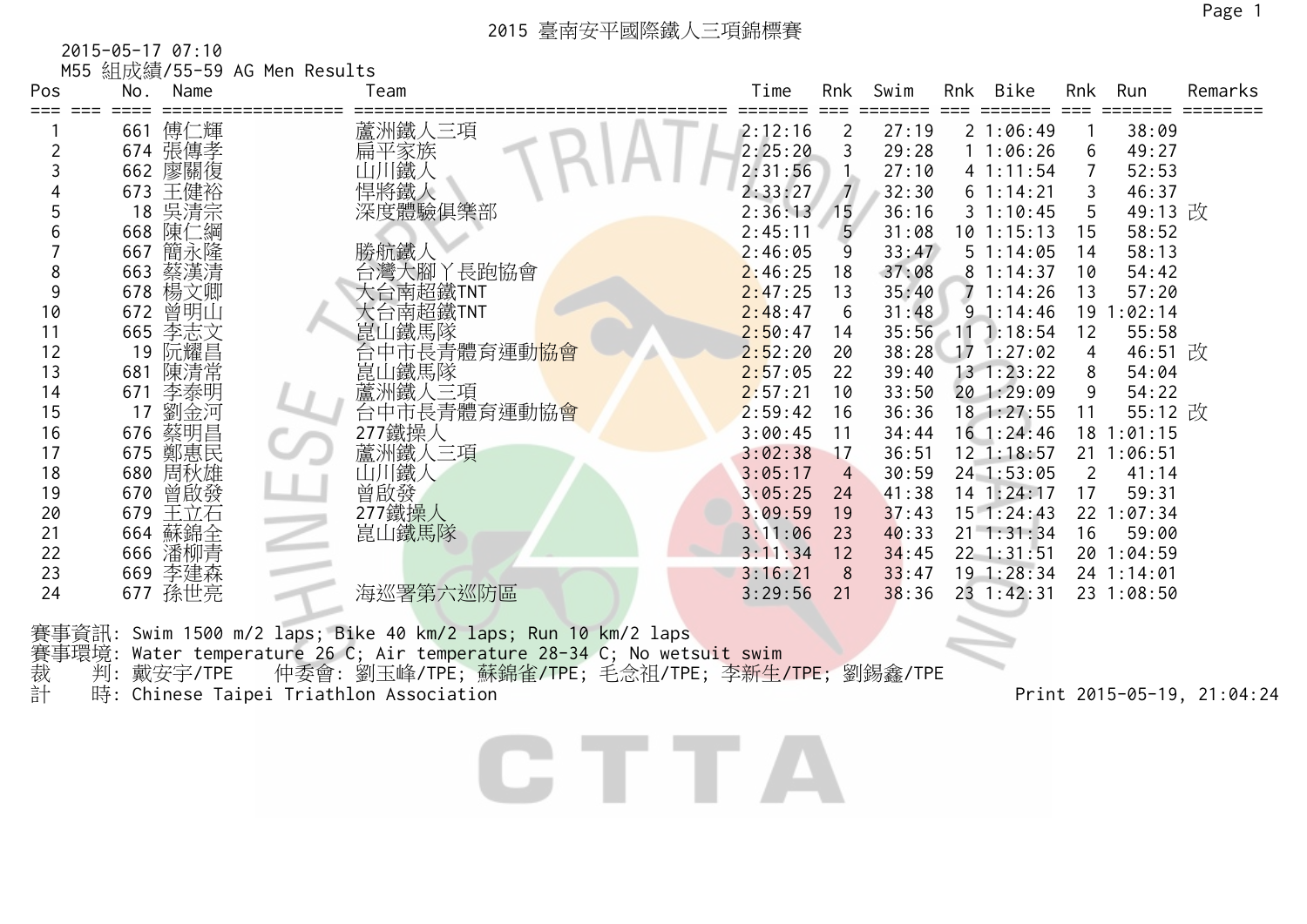2015-05-17 07:10

|       |     |                    | M50 組成績/50-54 AG Men Results |                               |         |                |       |     |                  |                 |               |              |
|-------|-----|--------------------|------------------------------|-------------------------------|---------|----------------|-------|-----|------------------|-----------------|---------------|--------------|
| Pos   | No. | Name               |                              | Team                          | Time    | Rnk            | Swim  | Rnk | Bike             | Rnk             | Run           | Remarks      |
| $===$ |     |                    |                              |                               | 2:11:21 | 2              | 27:03 |     | 11:04:03         |                 | 40:17         |              |
| 2     |     | 621 張榮川<br>623 簡芳省 |                              | 山川鐵人<br>南投鐵人<br>蘆洲鐵人三項        | 2:12:12 | 1              | 26:01 |     | 31:05:05         | 3               | 41:07         |              |
| 3     |     | 622 賴滄海            |                              |                               | 2:14:03 | 4              | 28:23 |     | 2 1:04:42        | $\overline{2}$  | 40:59         |              |
| 4     |     |                    | 627 Rafael Jimenez De        |                               | 2:25:09 | 8              | 30:11 |     | 4 1:07:09        | 8               | 47:50         |              |
| 5     |     |                    |                              |                               | 2:28:10 | 3              | 28:12 |     | 8 1:12:34        |                 | 47:25         |              |
| 6     |     | 624 金國旺<br>625 李春生 |                              |                               | 2:29:17 | $\overline{7}$ | 30:02 |     | 61:12:24         | 6               | 46:52         |              |
|       | 20  | 陳阿露                |                              | 消防署<br>蘆洲鐵人三項<br>深度體驗俱樂部      | 2:32:04 | 19             | 37:26 |     | 71:12:27         | 4               | 42:12 改       |              |
| 8     | 638 | 張連信                |                              |                               | 2:35:19 | 6              | 29:45 |     | 51:09:47         | 16              | 55:48         |              |
| 9     | 628 | 郭弘志                |                              | 山泳俱樂部                         | 2:36:49 | 10             | 31:23 |     | $10$ 1:15:13     | 9               | 50:13         |              |
| 10    | 631 | 詹朝宗                |                              | 三善路跑<br>翰林動力車隊                | 2:37:52 | 22             | 37:59 |     | 91:14:17         | 5               | 45:36         |              |
| 11    |     | 642 駱有惠            |                              |                               | 2:41:02 | 16             |       |     | 35:17 11 1:15:18 | 10              | 50:28         |              |
| 12    | 644 | 吳啟川                |                              | 277鐵操人                        | 2:47:06 | 18             | 36:39 |     | $13 \t1:17:07$   | 12              | 53:20         |              |
| 13    | 643 | 黃龍寶                |                              |                               | 2:48:37 | 5              | 28:53 |     | $12$ 1:16:31     | 22 <sub>1</sub> | : 03:14       |              |
| 14    | 650 | 蘇文昌                |                              | 奇美大俠                          | 2:49:43 | 21             | 37:55 |     | 18 1:21:05       | 11              | 50:44         |              |
| 15    | 646 | 游瑞欽                |                              | ら南鐵人隊<br>崑山鐵馬隊<br>台中市長青體育運動協會 | 2:50:40 | 12             | 32:52 |     | $15$ 1:19:33     | 17              | 58:16         |              |
| 16    | 632 | 黃宗(方方土)            |                              |                               | 2:55:43 | 14             | 34:31 |     | $17 \t1:20:34$   | 20              | :00:39<br>-1  |              |
| 17    | 23  | 溫家隆                |                              |                               | 2:57:16 | 17             | 36:14 |     | 23 1:27:06       | 13              | 53:58 改       |              |
| 18    | 640 | 陳博文                |                              |                               | 2:58:36 | 27             | 41:17 |     | $14$ 1:18:27     | 18              | 58:53         |              |
| 19    | 641 | 楊謨國                |                              | 277鐵操人                        | 3:00:59 | 28             | 41:31 |     | 16 1:19:46       | 19              | 59:43         |              |
| 20    | 649 | 簡瑞平                |                              | 南投鐵人                          | 3:04:41 | 11             | 31:27 |     | 22 1:26:28       |                 | 27 1:06:47    |              |
| 21    | 639 | 盧德熙                |                              |                               | 3:05:59 | 23             | 38:18 |     | 28 1:32:16       | 15              | 55:26         |              |
| 22    | 647 | 潘信誠                |                              | 台南鐵人隊                         | 3:06:04 | 25             | 39:33 |     | $21 \t1:24:17$   |                 | 21 1:02:16    |              |
| 23    | 21  | 楊德財                |                              | 台中市長青體育運動協會                   | 3:10:59 | 24             | 38:23 |     | 24 1:27:28       |                 | 25 1:05:10 改  |              |
| 24    | 24  | 李芳春                |                              | 深度體驗俱樂部                       | 3:13:48 | 32             | 48:23 |     | 27 1:30:50       | 14              |               | 54:36 改浮標    |
| 25    | 22  | 徐國進志               |                              | 深度體驗俱樂部                       | 3:13:51 | 13             | 33:47 |     | 26 1:29:57       |                 | 28 1:10:07 改  |              |
| 26    | 633 |                    |                              |                               | 3:18:09 | 20             | 37:44 |     | 20 1:23:26       |                 | 30 1:17:00    |              |
| 27    | 648 | 林錦雄                |                              | 雄家族                           | 3:19:00 | 31             | 46:49 |     | $25$ 1:27:31     |                 | 24 1:04:41    |              |
| 28    | 637 | 孫文儀                |                              | 蘆洲鐵人三項<br>嘉義市鐵人三項委員會          | 3:19:18 | 34             | 50:23 |     | 19 1:22:25       |                 | 26 1:06:31    |              |
| 29    | 645 | 紀凱元                |                              |                               | 3:26:44 | 26             | 40:03 |     | 29 1:34:47       |                 | 29 1:11:55    |              |
| 30    | 848 | 李裕榮                |                              | 鐵不完                           | 3:38:14 | 33             | 49:22 |     | 30 1:44:23       |                 | 23 1:04:30 浮標 |              |
| 31    | 635 | 陳志明                |                              |                               | 3:45:24 | 15             | 34:58 |     | 32 1:50:34       |                 | 32 1:19:53    |              |
| 32    | 636 | 徐信男                |                              | 刑事 鐵人隊                        | 3:47:05 | 29             | 41:53 |     | 31 1:46:08       |                 | 31 1:19:05    |              |
| 33    | 630 | 符業光                |                              | best                          | 3:54:16 | 30             | 43:48 |     | 33 1:50:35       |                 | 33 1:19:54    |              |
| DSQ   | 629 | 周銘倉                |                              | 蟑螂家族                          |         |                |       | 34  |                  | 6               |               | 46:47 SWIM少圈 |
|       |     | 634 賴志雄            |                              | 蘆洲鐵人三項                        |         | 9              | 31:20 |     |                  |                 |               |              |

賽事資訊: Swim 1500 m/2 laps; Bike 40 km/2 laps; Run 10 km/2 laps 賽事環境: Water temperature 26 C; Air temperature 28-34 C; No wetsuit swim 裁 判: 戴安宇/TPE 仲委會: 劉玉峰/TPE; 蘇錦雀/TPE; 毛念祖/TPE; 李新生/TPE; 劉錫鑫/TPE 計 時: Chinese Tai pei Triathlon Association Print 2015-05-19, 21:04:24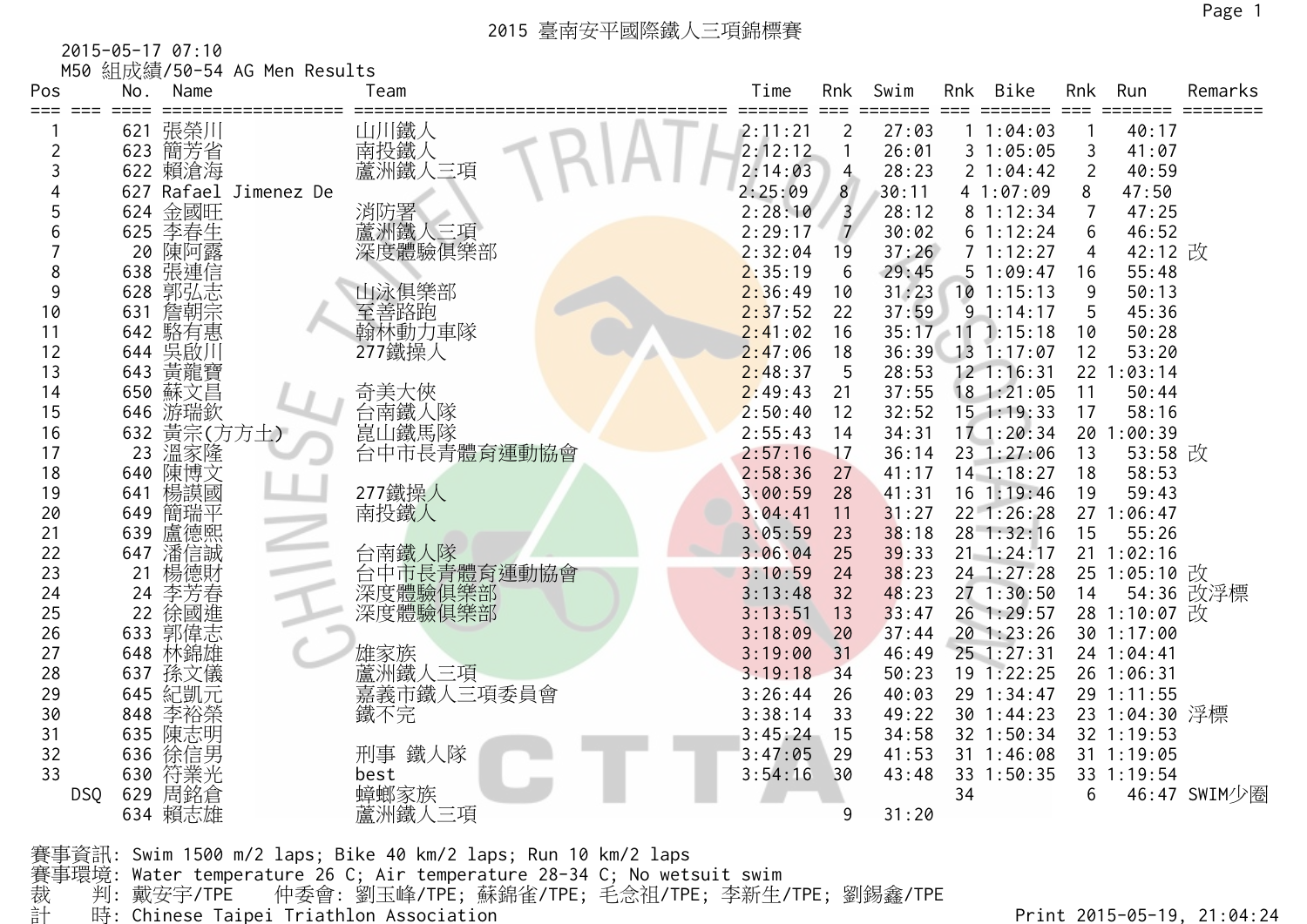2015-05-17 07:10 M45 組成績/45-49 AG Men Results

| Pos<br>⋍⋍⋍<br>$= = =$ | <b>1110 他们久快</b><br>No. | Name                | Team                   | Time<br>===== | Rnk<br>$==$    | Swim  | Rnk | Bike               | Rnk            | Run            | Remarks |
|-----------------------|-------------------------|---------------------|------------------------|---------------|----------------|-------|-----|--------------------|----------------|----------------|---------|
|                       |                         | 596 廖冠至             | 博克多鐵人隊                 | 2:09:44       | $\overline{2}$ | 27:14 |     | 11:03:26           | $\overline{2}$ | 39:05          |         |
| 2                     | 580                     | 廖川德                 | 277鐵操人                 | 2:17:14       |                | 26:17 |     | 21:05:04           | 6              | 45:55          |         |
| 3                     | 561                     | 葉天景                 | 真永遠                    | 2:20:02       | $\mathbf{3}$   | 28:19 |     | 51:09:00           | 4              | 42:44          |         |
|                       | 600                     | 應成勇                 | 悍將鐵人                   | 2:22:56       | 5 <sub>5</sub> | 29:25 |     | $13 \t1:14:55$     |                | 38:37          |         |
|                       | 576                     | 洪志裕                 |                        | 2:29:29       | $\overline{7}$ | 31:16 |     | 31:07:32           | 12             | 50:42          |         |
|                       | 597                     | 彭萬璋                 | 勝航鐵人<br>豐國地政士事務所       | 2:31:49       | 24             | 36:40 |     | 71:13:00           | 3              | 42:10          |         |
|                       | 590                     | 林思學                 |                        | 2:32:35       | 11             | 34:17 |     | 41:08:28           | 9              | 49:51          |         |
| 8                     | 567                     | 黃惠可                 |                        | 2:34:11       | 14             | 34:55 |     | $10$ 1:13:51       | 5              | 45:25          |         |
| 9                     |                         | 573 陳誌昇             | 蘆洲鐵人三項                 | 2:38:57       | 13             | 34:54 |     | 91:13:36           | 10             | 50:28          |         |
| 10                    |                         | 595 Guillaume Faure | <b>GUILLAUME FAURE</b> | 2:39:35       | 16             | 35:10 |     | 81:13:24           | 14             | 51:02          |         |
| 11                    |                         | 605 張守青             | 277鐵操人                 | 2:40:27       | 18             |       |     | 35:49 15 1:16:46   | 8              | 47:53          |         |
| 12                    |                         | 585 林俊龍             | 蘆洲鐵人三項                 | 2:40:30       | 9              | 31:54 |     | $11$ 1:13:59       | 16             | 54:39          |         |
| 13                    | 577                     | 曹家智                 | 騎跑泳者                   | 2:43:49       | 40             | 39:48 |     | 61:12:34           | 15             | 51:28          |         |
| 14                    | 599                     | 許恭峻                 | 277鐵操人                 | 2:46:21       | 12             | 34:28 |     | $14$ 1:15:20       | 18             | 56:33          |         |
| 15                    |                         | 598 陳正益             |                        | 2:47:50       | 44             | 41:34 |     | 171:19:59          | 7              | 46:19          |         |
| 16                    | 588                     | 包景文                 | 277鐵操人                 | 2:51:01       | 31             | 38:10 |     | $18$ 1:22:18       | 11             | 50:34          |         |
| 17                    | 574                     | 蔡邦定                 |                        | 2:52:33       | 35             | 38:34 |     | 201:23:16          | 13             | 50:43          |         |
| 18                    | 591                     | 翁振隆                 |                        | 2:57:16       | 30             | 37:42 |     | $23 \quad 1:23:59$ | 17             | 55:35          |         |
| 19                    | 563                     | 黃建霖                 |                        | 2:57:36       | 19             | 35:52 |     | 24 1:24:18         | 20             | 57:27          |         |
| 20                    | 583                     | 吳冀成                 | 277鐵操人                 | 2:58:59       | 23             | 36:37 |     | 251:24:40          | 21             | 57:43          |         |
| 21                    | 601                     | 林彗明                 | sugarman               | 2:59:15       | 20             | 36:12 |     | $12 \t1:14:16$     |                | 36 1:08:48     |         |
| 22                    | 593                     | 鄧英傑                 |                        | 2:59:40       | 39             | 39:39 |     | $21 \t1:23:19$     | 19             | 56:44          |         |
| 23                    | 571                     | 永守時                 | 277鐵操人                 | 2:59:57       | 6              | 31:15 |     | $16$ 1:19:22       |                | 37 1:09:21     |         |
| 24                    | 575                     | 黃敦宇                 |                        | 3:01:32       | 17             | 35:39 |     | 34 1:27:36         | 22             | 58:17          |         |
| 25                    | 565                     | 劉道隆<br>劉育萍          | 277鐵操人                 | 3:03:34       | 26             | 36:57 |     | 29 1:26:17         |                | 26 1:00:21     |         |
| 26                    | 564                     |                     | 至善路跑                   | 3:04:09       | 33             | 38:26 |     | 28 1:25:51         | 25             | 59:53          |         |
| 27                    | 582                     | 張晉源                 | 光之行者                   | 3:05:09       | 28             | 37:12 |     | 33 1:27:35         |                | 27 1:00:22     |         |
| 28                    | 579                     | 陳俊良                 | 嘉義市鐵人三項委員會             | 3:06:42       | 22             | 36:21 |     | 40 1:31:26         | 24             | 58:56          |         |
| 29                    | 606                     | 郭昭男                 | best                   | 3:06:48       | 36             | 38:41 |     | 39 1:29:43         | 23             | 58:25          |         |
| 30                    | 568                     | 謝文明                 |                        | 3:07:07       | 32             | 38:25 |     | 30 1:26:24         |                | 29 1:02:19     |         |
| 31                    | 572                     | 施承宗                 | 西拉雅慢跑悠活團<br>277鐵操人     | 3:08:15       | 15             | 35:06 |     | 27 1:25:44         |                | 33 1:07:26     |         |
| 32                    | 607                     | 謝德隆                 | 百五拚了~                  | 3:11:51       | 37             | 38:46 |     | 41 1:32:17         |                | 28 1:00:49     |         |
| 33                    |                         | 584 彭志璋             | 豐國地政士事務所               | 3:14:15       | 38             | 39:02 |     | 22 1:23:35         |                | 39 1:11:40     |         |
| 34                    |                         | 586 葉永南             | 個人                     | 3:15:11       | 43             | 41:32 |     | 38 1:29:22         |                | $31 \t1:04:18$ |         |
| 35                    |                         | 569 謝醒陽             | MetilliCat             | 3:15:34       | 45             | 42:02 |     | 26 1:25:19         |                | 35 1:08:13     |         |
| 36                    |                         | 562 曾文瑞             | 曾文瑞                    | 3:17:02       | 25             | 36:41 |     | 32 1:26:58         |                | 41 1:13:24     |         |
| 37                    |                         | 570 郭文益             | 西拉雅慢跑悠活團               | 3:17:33       | 42             | 41:15 |     | 42 1:33:09         |                | 301:03:10      |         |
| 38                    |                         | 846 何建良             | 台南鐵人隊                  | 3:17:37       | 46             | 44:33 |     | 35 1:27:55         |                | 32 1:05:09 浮標  |         |
| 39                    |                         | 592 李建德             | best                   | 3:19:00       | 29             | 37:30 |     | $31$ 1:26:41       |                | 42 1:14:51     |         |
| 40                    |                         | 603 傅重舜             | 277鐵操人                 | 3:19:10       | 4              | 29:16 |     | 43 1:37:14         |                | 40 1:12:41     |         |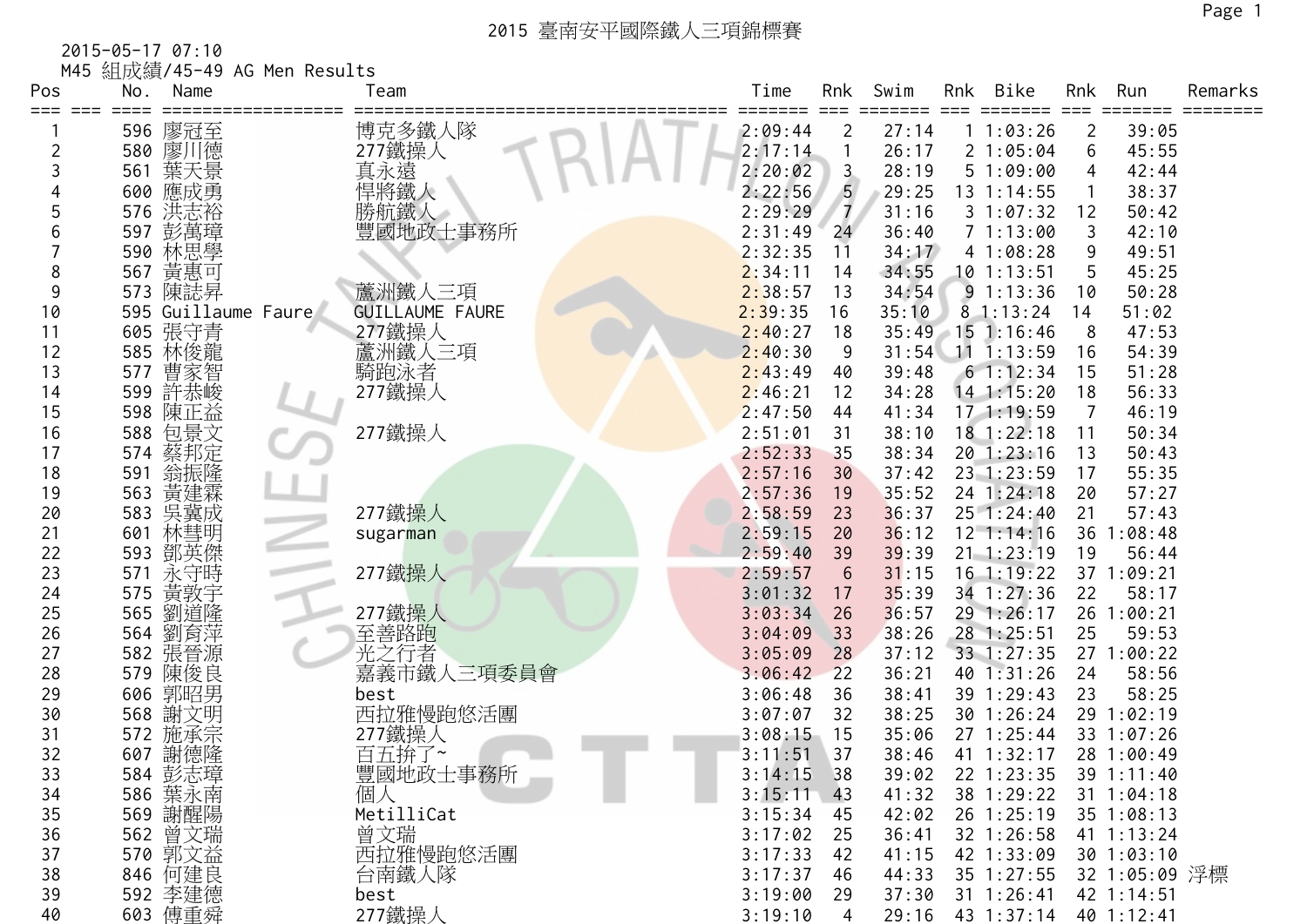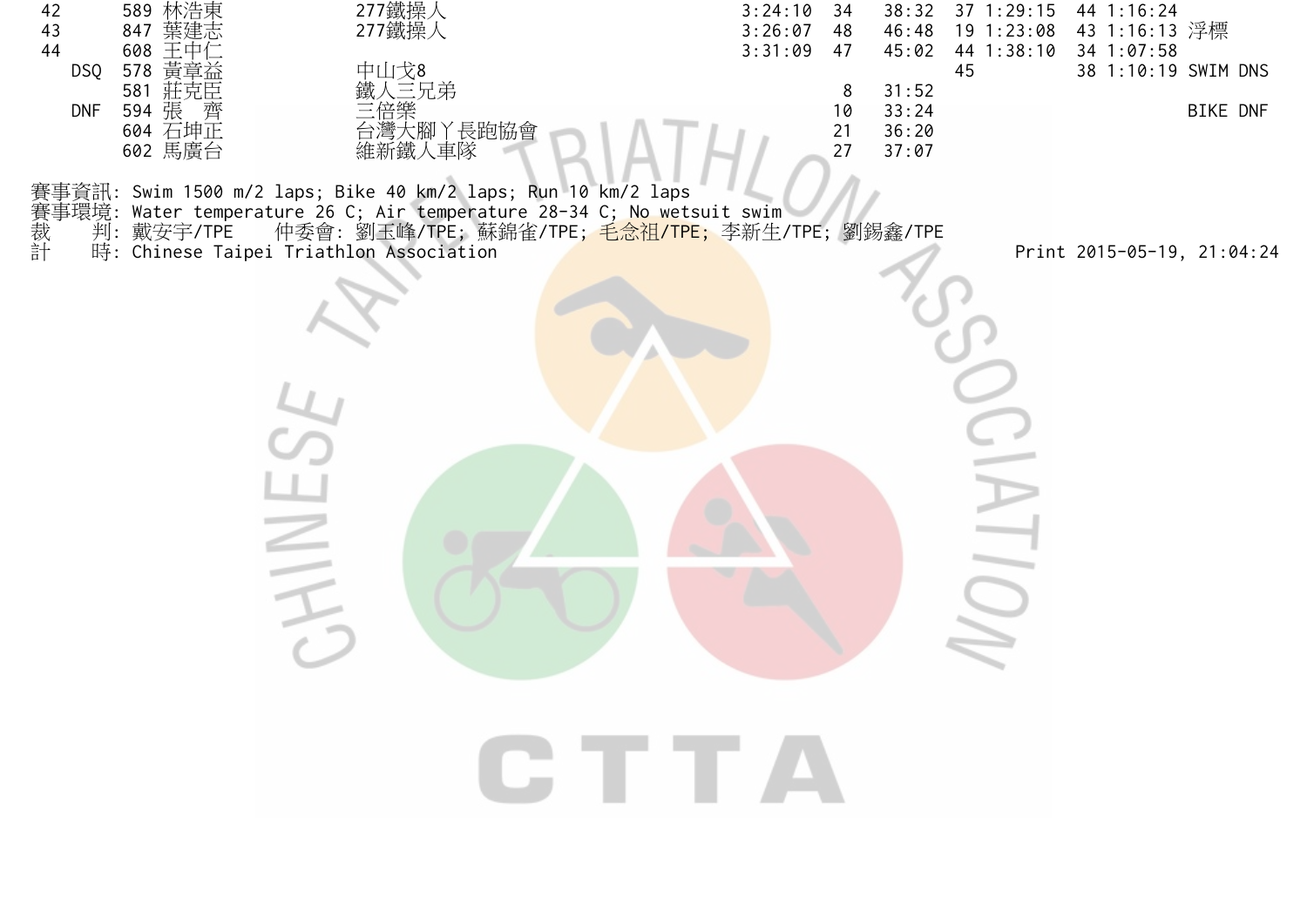2015-05-17 07:10 M40 組成績/40-44 AG Men Results

| Pos<br>≡≕≕ | No.        | Name         | Team                                     | Time               | Rnk            | Swim           | Rnk | Bike                         | Rnk      | Run            | Remarks |
|------------|------------|--------------|------------------------------------------|--------------------|----------------|----------------|-----|------------------------------|----------|----------------|---------|
|            | 487        | 何志新          | 台灣大腳丫長跑協會                                | 2:07:13            | 8              | 27:40          |     | 31:01:49                     |          | 37:45          |         |
|            | 518        | 陳福安          | 277鐵操人                                   | 2:10:01            |                | 27:39          |     | 4 1:02:24                    | 5        | 39:58          |         |
|            | 527        | 鄭謹徳          |                                          | 2:10:10            | 9              | 28:20          |     | 2 1:01:47                    | 6        | 40:05          |         |
|            | 501        | 楊焜堯          | 台灣大腳丫長跑協會                                | 2:11:45            | 11             | 29:22          |     | 51:03:42                     | 2        | 38:43          |         |
|            | 492        | 鄭再添          |                                          | 2:13:57            | 10             | 28:22          |     | 11:01:38                     | 13       | 43:59          |         |
| 6          | 471        | 陳俊宏          | 高雄市鐵人三項訓練中心(中正/師大/桃園<br>台灣大腳丫長跑協會        | 2:14:45            | $\overline{2}$ | 24:00          |     | 12 1:07:04                   | 12       | 43:42          |         |
|            | 483        | 陳明士          |                                          | 2:14:55            | 12             | 30:07          |     | 71:05:03                     | 3        | 39:46          |         |
| 8          | 491        | 羅利至          | 竹山哈羅                                     | 2:15:20            | 6              | 27:31          |     | 11 1:06:06                   | 8        | 41:45          |         |
| 9          | 519        | 陳俊傑          | 277鐵操人                                   | 2:15:53            | 16             | 31:18          |     | 61:04:43                     | 4        | 39:52          |         |
| 10         | 524        | 慶助           | 277鐵操人                                   | 2:18:13            | 13             | 30:36          |     | 91:05:27                     | 9        | 42:10          |         |
| 11         | 477        | 趙益生          | $330 + 149$                              | 2:19:22            | 4              |                |     | 26:04 14 1:07:42             | 14       | 45:36          |         |
| 12         | 520        | 陳偉振          | 國泰產險Sports tea <mark>ms</mark><br>277鐵操人 | 2:20:57            | 26             | 33:40          |     | $10$ 1:05:46                 | 7        | 41:32          |         |
| 13         |            | 500 施秀哲      |                                          | 2:23:19            | 19             | 32:02          |     | 131:07:40                    | 11       | 43:38          |         |
| 14         | 510        | 吳技陵          | 勝航鐵人                                     | 2:25:49            | 3              | 24:07          |     | $15$ 1:11:29                 | 23       | 50:14          |         |
| 15         | 485        | 何昆龍          | 玉井村長伯芒果乾                                 | 2:28:24            | 5              | 26:25          |     | $16$ 1:11:32                 | 25       | 50:28          |         |
| 16         |            | 476 熊紹麟      | 台南鐵人隊                                    | 2:31:45            | 31             | 34:18          |     | 81:05:22                     | 31       | 52:05          |         |
| 17         | 522        | 劉騰仁          |                                          | 2:31:51            | 17             | 31:20          |     | $18$ 1:12:43                 | 17       | 47:49          |         |
| 18         | 497        | 柯景順          | 蘆洲鐵人三項                                   | 2:32:57            | 35             | 34:59          |     | $27 \t1:14:31$               | 10       | 43:28          |         |
| 19         | 496        | 黃滄海          | 黃滄海                                      | 2:33:18            | 15             | 31:15          |     | 28 1:15:51                   | 15       | 46:13          |         |
| 20         | 512        | 蔡忠錦          | 紅斑馬                                      | 2:36:01            | 37             | 35:13          |     | $17 - 1:12:28$               | 18       | 48:21          |         |
| 21         | 843        | 陳泰豪          | 277鐵操人                                   | 2:38:03            | 29             | 33:58          |     | $21 \t1:13:46$               | 24       | 50:19 浮標       |         |
| 22         | 532        | 蘇修本          | 330+149                                  | 2:39:15            | 39             | 35:17          |     | 32 1:17:38                   | 16       | 46:22          |         |
| 23         | 504        | 陳睿克          | 277鐵操人                                   | 2:39:24            | 30             | 34:09          |     | 26 1:14:30                   | 26       | 50:46          |         |
| 24         | 531        | 翁育聖          | 277鐵操人                                   | 2:39:30            | 28             | 33:45          |     | $31 \t1:17:03$               | 19       | 48:43          |         |
| 25         | 529        | 柯仲岳          | 277鐵操人                                   | 2:41:02            | 24             | 33:30          |     | 34 1:18:04                   | 21       | 49:28          |         |
| 26         | 508        | 孫召明          |                                          | 2:41:05            | 18             | 31:53          |     | 39 1:20:06                   | 20       | 49:07          |         |
| 27         | 517        | 涂佳輝          | SHOP.COM KGT鐵人隊                          | 2:41:06            | 46             | 37:07          |     | $22$ 1:13:48                 | 22       | 50:12          |         |
| 28<br>29   | 473        | 黃仕柱<br>徐瑞民   | 虎尾高中                                     | 2:42:11            |                | 23:14          |     | 35 1:18:13                   | 45       | :00:45         |         |
|            | 515<br>479 |              | 維新鐵人車隊                                   | 2:43:07            | 45             | 36:55<br>35:21 |     | $23 \t1:14:13$<br>24 1:14:22 | 30<br>33 | 52:00<br>54:09 |         |
| 30<br>31   | 526        | · 曾勝豐<br>賴尚賢 | 普勝豐<br>新潮女秘書<br>新潮女                      | 2:43:51<br>2:45:31 | 40<br>23       | 33:19          |     | 30 1:16:45                   | 37       | 55:29          |         |
| 32         | 494        | 廖忠義          | 丫長跑協會<br>台灣大腳                            | 2:45:41            | 32             | 34:20          |     | 19 1:13:09                   | 43       | 58:13          |         |
| 33         | 506        | 葉奕豪          |                                          | 2:45:41            | 27             | 33:43          |     | 33 1:17:46                   | 34       | 54:14          |         |
| 34         |            | 472 周榮龍      | 維新鐵人車隊                                   | 2:47:34            | 38             | 35:16          |     | 29 1:16:14                   | 39       | 56:05          |         |
| 35         |            | 536 吳信賢      | 蛋炒飯                                      | 2:48:44            | 22             | 32:36          |     | 20 1:13:41                   |          | 48 1:02:27     |         |
| 36         |            | 493 陳世賢      | 277鐵操人                                   | 2:49:02            | 42             | 35:42          |     | 42 1:22:07                   | 28       | 51:14          |         |
| 37         |            | 480 徐志宏      |                                          | 2:51:56            | 36             | 35:05          |     | 50 1:26:00                   | 27       | 50:52          |         |
| 38         |            | 841 廖文騫      | 台灣大腳丫長跑協會<br>閃電鐵人隊                       | 2:53:13            | 51             | 38:06          |     | 40 1:21:48                   | 32       | 53:20 浮標       |         |
| 39         |            | 503 戴士峰      | 277鐵操人                                   | 2:54:23            | 14             | 30:48          |     | $25 \t1:14:30$               |          | 60 1:09:06     |         |
| 40         |            | 495 宋樹林      | T-MAN                                    | 2:55:03            | 67             |                |     | 44:12 37 1:19:37             | 29       | 51:15          |         |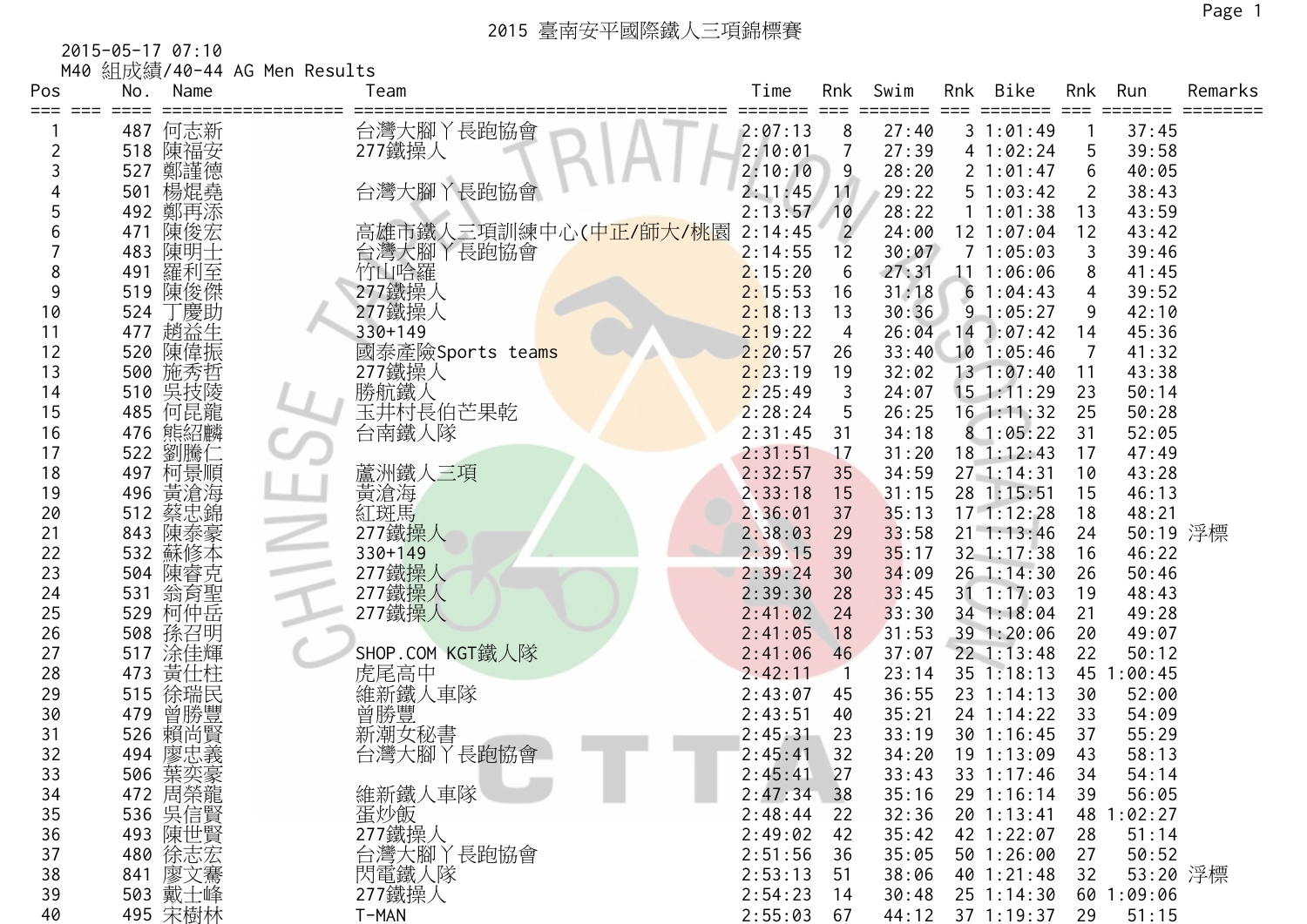| 42         | 533 張智鴻<br>528 林永泰 | 277鐵操人                        | 2:58:06 | 48 | 37:14 | 49 1:25:24   | 38 | 55:29          |                   |
|------------|--------------------|-------------------------------|---------|----|-------|--------------|----|----------------|-------------------|
| 43         |                    | 大台南超鐵TNT                      | 2:58:24 | 63 | 42:49 | 36 1:19:25   | 40 | 56:11          |                   |
| 44         | 彭昶瑋<br>521         | 三三鐵人                          | 2:59:53 | 58 | 41:16 | 46 1:23:49   | 35 | 54:49          |                   |
| 45         | 黃福財<br>498         |                               | 3:02:07 | 25 | 33:35 | 48 1:24:47   |    | 54 1:03:46     |                   |
| 46         | 林偉(<br>537         | 愛馬家族                          | 3:02:22 | 41 | 35:33 | 54 1:29:41   | 41 | 57:10          |                   |
| 47         | 陳志斌<br>514         |                               | 3:02:46 | 33 | 34:48 | 45 1:23:18   |    | 55 1:04:41     |                   |
| 48         | 徐國華<br>516         | 《維中】<br>神文<br>277鐵操<br>277鐵操, | 3:08:17 | 44 | 36:24 | 53 1:28:45   |    | 50 1:03:09     |                   |
| 49         | 林宗興<br>535         |                               | 3:09:33 | 53 | 38:57 | 52 1:27:17   |    | 53 1:03:20     |                   |
| 50         | 林志學<br>499         | 277鐵操                         | 3:10:54 | 54 | 39:52 | 62 1:31:59   | 44 | 59:04          |                   |
| 51         | 謝忠良<br>490         | 三三鐵人                          | 3:11:11 | 69 | 45:59 | 58 1:30:02   | 36 | 55:11          |                   |
| 52         | 郭昆岱<br>507         | 維新鐵人車隊                        | 3:11:53 | 43 | 36:03 | 51 1:27:12   |    | 59 1:08:40     |                   |
| 53         | 蔡宜成<br>475         |                               | 3:14:11 | 55 | 39:57 | 43 1:22:13   |    | 62 1:12:02     |                   |
| 54         | 王鴻麟<br>540         | 百五拚了                          | 3:14:20 | 64 | 43:15 | 57 1:29:54   |    | 46 1:01:12     |                   |
| 55         | 黃建勝<br>486         | 南勝鐵人                          | 3:14:43 | 57 | 41:14 | 59 1:30:13   |    | 52 1:03:18     |                   |
| 56         | 廖文顯<br>845         | 一個人的鐵人                        | 3:18:06 | 62 | 42:39 | 56 1:29:48   |    | 56 1:05:40 浮標  |                   |
| 57         | 汪志剛<br>534         |                               | 3:20:22 | 60 | 41:49 | $47$ 1:24:27 |    | 66 1:14:06     |                   |
| 58         | 段坤豪<br>481         | 277鐵操人                        | 3:21:10 | 70 | 46:18 | $44$ 1:22:13 |    | 63 1:12:40     |                   |
| 59         | 陳彥碩<br>489         | 277鐵操人<br>277鐵操人              | 3:22:30 | 72 | 49:02 | 38 1:19:55   |    | 64 1:13:33 改浮標 |                   |
| 60         | 蘇偉誠<br>530         |                               | 3:23:10 | 56 | 41:11 | 63 1:32:26   |    | 61 1:09:33     |                   |
| 61         | 王克彬<br>541         | 王克彬                           | 3:24:45 | 47 | 37:09 | 61 1:31:21   |    | $67$ 1:16:16   |                   |
| 62         | 李昭良<br>484         |                               | 3:24:48 | 65 | 43:28 | 68 1:43:30   | 42 | 57:51          |                   |
| 63         | 張孝東<br>502         |                               | 3:25:15 | 50 | 37:57 | 55 1:29:44   |    | 68 1:17:34     |                   |
| 64         | 鄭宇哲<br>509         | 277鐵操人                        | 3:25:54 | 52 | 38:31 | $64$ 1:33:35 |    | 65 1:13:49     |                   |
| 65         | 陳信仲<br>523         | 277鐵操人                        | 3:28:16 | 73 | 55:59 | 60 1:31:04   |    | 47 1:01:14     |                   |
| 66         | 王朝民<br>538         |                               | 3:29:52 | 68 | 45:31 | 671:41:10    |    | 51 1:03:13     |                   |
| 67         | 林明宏<br>511         | 天一國<br>台南安平好好玩                | 3:30:50 | 49 | 37:29 | 65 1:34:53   |    | 69 1:18:29     |                   |
| 68         | 康碩修<br>840         | 277鐵操人                        | 3:32:23 | 71 | 48:17 | 66 1:37:24   |    | 57 1:06:43 浮標  |                   |
| 69         | 莊湧男<br>478         | 鐵人三兄弟                         | 3:37:46 | 66 | 44:04 | 69 1:46:10   |    | 58 1:07:34     |                   |
| <b>DSQ</b> | 溫志強<br>525         | 新潮女秘書                         |         | 74 |       | 57:48        |    |                | 59 1:08:39 BIKE少圈 |
| <b>DNF</b> | 范金龍<br>488         | <b>SF</b>                     |         | 21 | 32:28 |              |    |                | 爆胎DNF             |
| <b>DNF</b> | 戴憲明<br>539         |                               |         | 34 | 34:54 |              |    |                | <b>BIKE DNF</b>   |
| <b>DNF</b> | 黃志清<br>482         | 國昌國中                          |         | 59 | 41:30 |              |    |                | 爆胎DNF             |
|            | 842 吳國禎            | 277鐵操人                        |         | 61 | 42:35 |              |    |                | 浮標                |
|            |                    |                               |         |    |       |              |    |                |                   |

賽事資訊: Swim 1500 m/2 laps; Bike 40 km/2 laps; Run 10 km/2 laps 賽事環境: Water temperature 26 C; Air temperature 28-34 C; No wetsuit swim 裁 判: 戴安宇/TPE 仲委會: 劉玉峰/TPE; 蘇錦雀/TPE; 毛念祖/TPE; 李新生/TPE; 劉錫鑫/TPE 計 時: Chinese Taipei Triathlon Association Print 2015-05-19, 21:04:24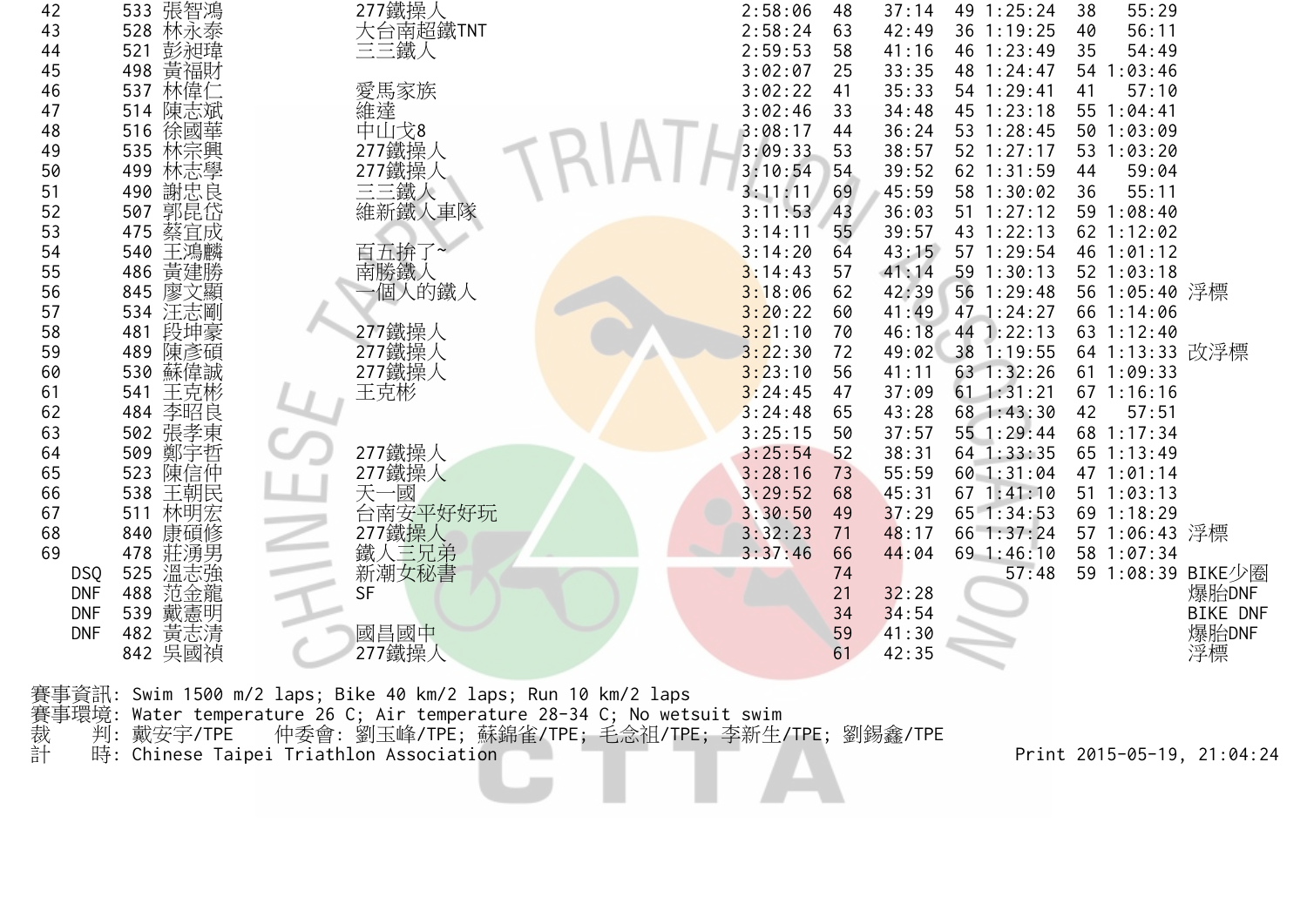2015-05-17 07:10 M35 組成績/35-39 AG Men Results

| Pos | No. | Name       | Team                | Time         | Rnk             | Swim  | Rnk | Bike             | Rnk            | Run      | Remarks |
|-----|-----|------------|---------------------|--------------|-----------------|-------|-----|------------------|----------------|----------|---------|
|     |     | 428 顏琮峰    | 大台南超鐵TNT            | 2:08:58      | 3               | 27:04 |     | 11:03:34         | 3              | 38:20    |         |
|     |     | 454 王聯煌    | 極光機能服飾              | 2:09:45      | 13              | 31:11 |     | 2 1:03:42        | $\mathbf{1}$   | 34:53    |         |
|     |     | 447 廖斌宏    | <b>SF</b>           | 2:13:34      | 9               | 29:59 |     | 51:05:23         | $\overline{2}$ | 38:13    |         |
|     |     | 386 邱仲簾    | 台南鐵人隊               | 2:14:27      | $\overline{2}$  | 26:52 |     | 41:05:07         | 9              | 42:29    |         |
|     |     | 374 馬修-MAT | TRICOLOR            | 2:16:17      | $\overline{4}$  | 27:15 |     | 31:04:53         | 11             | 44:10    |         |
| 6   |     | 440 蔡明峰    |                     | 2:19:51      | 15 <sup>°</sup> | 31:23 |     | 61:06:05         | 8              | 42:23    |         |
|     |     | 450 陳又敬    |                     | 2:21:09      | 46              | 36:00 |     | 71:06:17         | 4              | 38:53    |         |
| 8   | 451 | 劉(王民)東     | 277鐵操人              | 2:21:58      | 25              | 33:41 |     | 81:06:21         | 6              | 41:56    |         |
| 9   |     | 420 唐良輝    | 鐵人組                 | 2:24:16      | 28              | 34:11 |     | 111:08:02        | $\overline{7}$ | 42:05    |         |
| 10  |     | 376 陳泰璋    | 大台南超鐵TNT            | 2:25:16      | $\overline{1}$  | 26:50 |     | 151:09:09        | 32             | 49:19    |         |
| 11  |     | 394 王明順    |                     | 2:27:29      | 24              |       |     | 33:41 14 1:09:05 | 12             | 44:44    |         |
| 12  |     | 833 歐信義    | 277鐵操人              | 2:28:34      | 7               |       |     | 28:24 18 1:09:56 | 35             | 50:15 浮標 |         |
| 13  | 389 | 曾威強        |                     | 2:30:53      | 12              | 31:03 |     | 34 1:14:29       | 15             | 45:21    |         |
| 14  |     | 356 邱信人    | 277鐵操人              | 2:31:24      | 33              | 34:40 |     | $22$ 1:11:47     | 14             | 44:59    |         |
| 15  |     | 396 柯秋辰    | 大台南超鐵TNT            | 2:31:50      | 65              | 37:31 |     | 91:06:52         | 21             | 47:28    |         |
| 16  |     | 385 賴裴倫    | 277鐵操人<br>台灣大腳丫長跑協會 | 2:31:55      | 68              | 37:50 |     | 20 1:11:07       | 10             | 42:59    |         |
| 17  | 381 | 王培倫        |                     | 2:33:03      | 34              | 34:51 |     | $16$ 1:09:31     | 28             | 48:42    |         |
| 18  | 838 | 林志宏        | 277鐵操人              | 2:33:08      | 18              | 32:53 |     | $25$ 1:12:10     | 25             | 48:07 浮標 |         |
| 19  |     | 430 陳柏余    | 277鐵操人              | 2:33:32      | 17              | 32:27 |     | 27 1:12:57       | 26             | 48:09    |         |
| 20  | 410 | 梁文賢        | 高雄鐵人                | 2:33:49      | 11              | 30:25 |     | 24 1:12:05       | 44             | 51:20    |         |
| 21  |     | 832 陳明輝    | 277鐵操人              | 2:34:03      | 73              | 38:34 |     | 13 1:08:40       | 19             | 46:50 浮標 |         |
| 22  | 391 | 黃興貴        | 277鐵操人              | 2:34:06      | 19              | 32:55 |     | $19$ 1:10:24     | 40             | 50:48    |         |
| 23  |     | 412 唐義豐    | 277鐵操人<br>小貓探險隊     | 2:34:48      | 23              | 33:36 |     | 12 1:08:29       | 47             | 52:44    |         |
| 24  | 400 | 李炯毅        |                     | 2:35:20      | 37              | 35:03 |     | 26 1:12:31       | 22             | 47:46    |         |
| 25  | 407 | 朱培言        |                     | 2:35:31      | 16              | 32:14 |     | $31$ 1:14:11     | 31             | 49:06    |         |
| 26  | 403 | 林文鴻        | 277鐵操人              | 2:37:21      | 42              | 35:42 |     | $21 \t1:11:13$   | 38             | 50:27    |         |
| 27  |     | 355 顏毓良    |                     | 2:37:43      | 35              | 34:54 |     | 23 1:12:05       | 39             | 50:45    |         |
| 28  | 352 | 黃麟達        | 興泰街揪愛必              | 2:37:58      | 63              | 37:13 |     | 41 1:15:17       | 16             | 45:29    |         |
| 29  |     | 424 陳邦彥    | 岡山消鐵腿               | 2:38:20      | 36              | 34:55 |     | 171:09:41        | 51             | 53:45    |         |
| 30  | 433 | 周煒智        | 277鐵操人              | 2:38:28      | 64              | 37:24 |     | $10$ $1:07:04$   | 52             | 54:01    |         |
| 31  | 354 | 胡宗泰        | 愛兜風                 | 2:38:35      | 45              | 35:49 |     | 30 1:13:50       | 30             | 48:57    |         |
| 32  | 427 | 蔡漢清        | 大台南超鐵TNT            | 2:38:43      | 8               | 29:51 |     | 29 1:13:13       | 57             | 55:40    |         |
| 33  |     | 373 鄭智仁    | 277鐵操人              | 2:38:57      | 77              | 39:39 |     | 33 1:14:26       | 13             | 44:53    |         |
| 34  |     | 426 張世鑫    | 277鐵操人<br>277鐵操人    | $2:39:42$ 31 |                 | 34:32 |     | 38 1:14:50       | 36             | 50:20    |         |
| 35  |     | 367 陳炳陽    |                     | 2:40:37      | 22              | 33:24 |     | 52 1:18:57       | 27             | 48:16    |         |
| 36  |     | 390 吳思正    | 台南鐵人隊               | 2:42:34      | 39              | 35:21 |     | 28 1:13:04       | 53             | 54:09    |         |
| 37  |     | 371 王永朝    | 277鐵操人              | 2:43:41      | -5              | 27:59 |     | 45 1:17:50       | 66             | 57:52    |         |
| 38  |     | 369 蔡易成    | 維新鐵人車隊              | 2:43:42      | 29              | 34:11 |     | 59 1:20:48       | 29             | 48:44    |         |
| 39  |     | 416 陳壬祥    | 277鐵操人              | 2:43:44      | 41              | 35:39 |     | 44 1:17:41       | 37             | 50:24    |         |
| 40  |     | 437 連皆富    |                     | 2:44:59      | 72              | 38:32 |     | 75 1:25:05       | 5              | 41:23    |         |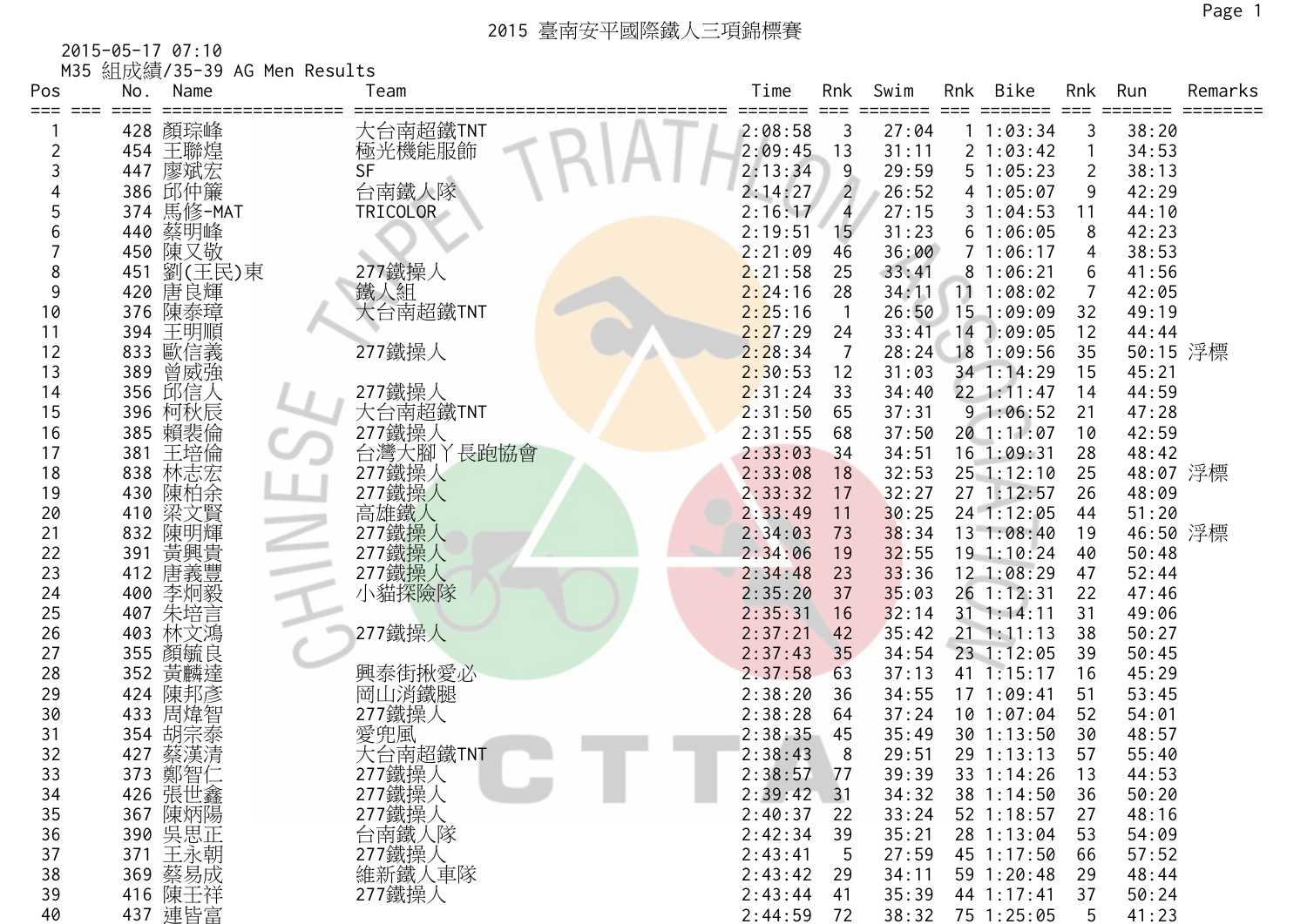| 42 | 387 黃宇男                          |                        | 2:45:54<br>35:43<br>$37 \t1:14:43$<br>55:28<br>43<br>55       |
|----|----------------------------------|------------------------|---------------------------------------------------------------|
| 43 | 林志持<br>388                       |                        | 2:46:09<br>36:01<br>$50$ 1:18:25<br>51:44<br>45<br>47         |
| 44 | 楊舜博<br>401                       | 台寶愛台灣                  | 53 1:19:05<br>2:47:04<br>30:19<br>65<br>57:41<br>10           |
| 45 | 杜隆杰<br>404                       | 雙嘟後援會                  | 2:47:54<br>38:20<br>48:01<br>60 1:21:34<br>24<br>70           |
| 46 | 曾杰昶<br>362                       | 大台南超鐵TNT               | 2:47:55<br>38:39<br>36 1:14:41<br>54:37<br>54<br>74           |
| 47 | 378<br>王建仁                       |                        | 36:20<br>46 1:17:55<br>53:45<br>2:47:59<br>52<br>50           |
| 48 | 王啟宗<br>28                        | 、<br>177鐵操人<br>深度體驗俱樂部 | 53:29 改<br>2:48:06<br>40:13<br>32 1:14:26<br>80<br>49         |
| 49 | 劉軒禕<br>452                       | WWJD                   | 2:48:13<br>33:59<br>27<br>39 1:15:09<br>59:06<br>67           |
| 50 | 375<br>韓德安                       |                        | 2:48:43<br>53<br>36:22<br>56:20<br>42 1:16:01<br>61           |
| 51 | 張喬富<br>443                       | 277鐵操人                 | 2:49:08<br>54<br>36:29<br>47:51<br>74 1:24:50<br>23           |
| 52 | 邱建達<br>434                       |                        | 36:13<br>2:49:09<br>51<br>78 1:25:37<br>47:20<br>20           |
| 53 | 劉恒廷<br>360                       | 蝸龜狂飆                   | 2:49:30<br>36:39<br>65 1:22:48<br>57<br>50:05<br>34           |
| 54 | 黃明信<br>363                       | 277鐵操                  | 2:50:11<br>28:18<br>81 1:26:03<br>55:52<br>6<br>58            |
| 55 | 曾啟銘<br>836                       | 277鐵操人                 | 2:50:27<br>45:47 浮標<br>38:42<br>80 1:25:59<br>17<br>75        |
| 56 | 834<br>張家銘                       | 天橋出版社                  | 37:37<br>56:12 浮標<br>2:53:02<br>54 1:19:14<br>60<br>66        |
| 57 | 李柏霖<br>377                       | I.P.C.E鐵人隊             | 2:53:27<br>36:57<br>40 1:15:14<br>75 1:01:17<br>61            |
| 58 | 謝伯鑫<br>456                       |                        | 2:56:03<br>37:11 87 1:27:55<br>50:58<br>41<br>62              |
| 59 | 林汝鍵<br>417                       |                        | 2:57:30<br>33:11<br>85 1:26:48<br>57:32<br>64<br>20           |
| 60 | 黃士哲<br>414                       | 277鐵操人                 | 2:59:32<br>61 1:21:52<br>74 1:01:04<br>56<br>36:37            |
| 61 | 耿志強<br>398                       |                        | 2:59:35<br>36:41<br>$51 \t1:18:49$<br>83 1:04:06<br>58        |
| 62 | 魏琮修<br>380                       | 277鐵操人                 | 3:00:49<br>35:04<br>38<br>$35 \t1:14:41$<br>99 1:11:04        |
| 63 | 鄭正得<br>825                       | 277鐵操人                 | 51:13 浮標<br>3:01:12<br>38:16<br>$98 \t1:31:44$<br>43<br>69    |
| 64 | 劉玠廷<br>382                       | 277鐵操人                 | 37:47<br>62<br>3:01:39<br>84 1:26:43<br>57:10<br>67           |
| 65 |                                  |                        | 55 1:19:24<br>3:02:06<br>36:10<br>87 1:06:33<br>49            |
| 66 | 370 陳俊欽<br>835 吳岱岳               | 277鐵操人<br>277鐵操人       | 51:08 浮標<br>58 1:20:23<br>42<br>$3:03:02$ 114<br>51:31        |
| 67 | 李志成<br>826                       | 277鐵操人                 | 56 1:19:28<br>76 1:01:52 浮標<br>3:03:32<br>42:14<br>92         |
| 68 | 392 沈昌煥                          | 277鐵操人                 | 3:04:29<br>33:17<br>63 1:22:21<br>94 1:08:52<br>21            |
| 69 | 梁毅倫<br>423                       | I power                | 3:04:34<br>41:10<br>$67$ 1:23:03<br>69 1:00:22<br>85          |
| 70 | 陳和穎<br>429                       | 277鐵操人                 | 42:30<br>48 1:18:00<br>84 1:04:24<br>3:04:52<br>96            |
| 71 | 洪立煌<br>442                       |                        | 36:55 107 1:38:38<br>3:04:56<br>49:23<br>33<br>60             |
| 72 | 陳慶忠<br>405                       | 洪立煌<br>277鐵操人          | 33:57 108 1:39:21<br>52:02<br>3:05:18<br>46<br>26             |
| 73 | 古永忠<br>435                       | 泳酷                     | 72 1:00:31<br>3:06:05<br>39:42<br>79 1:25:52<br>78            |
| 74 | 林聯昇<br>365                       | 277鐵操人                 | 3:07:00<br>40:38 100 1:33:19<br>48<br>53:04<br>81             |
| 75 | 357 許振儀                          | 台寶愛台灣                  | 36:08<br>68 1:23:09<br>92 1:08:07<br>3:07:22<br>48            |
| 76 |                                  |                        | 3:09:01<br>59<br>36:49<br>70 1:23:58<br>93 1:08:15            |
| 77 | 413 謝聰宗哲<br>397 周宗志逸<br>361 張志逸元 | 2個人也是團體                | 66 1:23:00<br>3:09:54<br>87<br>41:37<br>85 1:05:17            |
| 78 |                                  |                        | 83 1:26:33<br>3:10:40 86<br>41:34<br>78 1:02:35               |
| 79 |                                  |                        | 47 1:17:59 114 1:18:23<br>3:10:55<br>34:33<br>32              |
| 80 | 董天文<br>827                       | 佳文瘋                    | $3:10:57$ 111<br>57 1:19:38<br>77 1:02:23 浮標<br>48:57         |
| 81 | 蘇立明<br>421                       |                        | $3:11:15$ 103<br>45:09<br>76 1:25:11<br>73 1:00:56            |
| 82 | 406 陳彥良                          | 277鐵操人                 | $3:11:57$ 107<br>$62$ 1:22:21<br>46:46<br>79 1:02:51          |
| 83 | 415 黃世豪                          |                        | 96 1:30:54<br>3:13:26<br>42:03<br>71 1:00:29<br>- 89          |
| 84 | 399 龔銘泓                          | 277鐵操人                 | 73 1:24:12<br>$3:15:06$ 100<br>43:05<br>89 1:07:50            |
| 85 | 384 陳慶福                          | FM101                  | 3:15:18<br>39:55<br>72 1:24:10 100 1:11:14<br>79              |
| 86 | 831 尤建琳                          |                        | 95 1:30:27<br>95 1:09:06 浮標<br>36:32<br>3:16:04<br>55         |
| 87 | 824 吳寶泰                          | 277鐵操人                 | 91 1:29:18<br><u>55:32 浮標</u><br>$3:16:30$ 115<br>51:41<br>56 |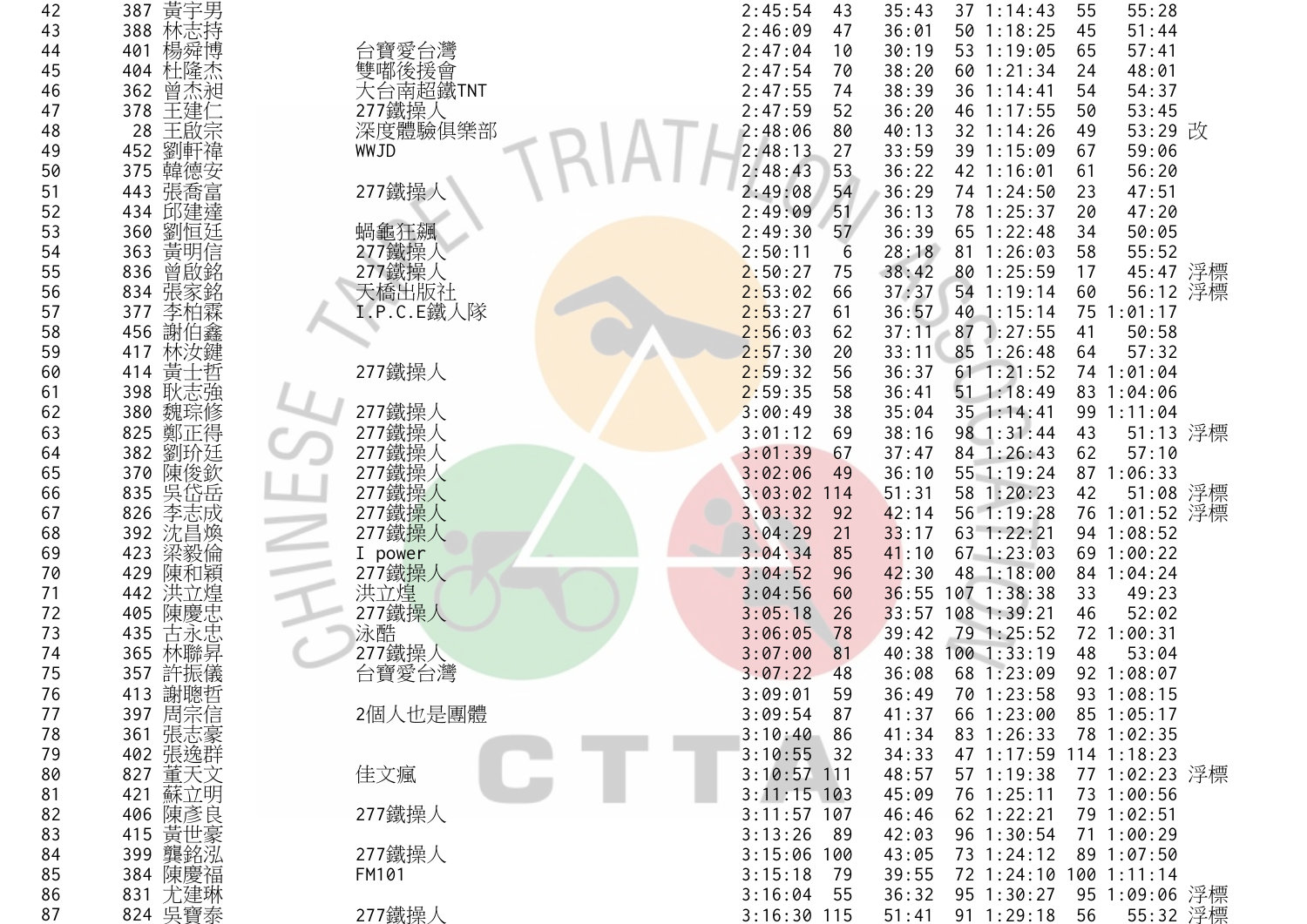| 89      | 830 簡國原           | 台南鐵人隊              | 82 1:03:23 浮標<br>3:17:04<br>97 1:31:25<br>93<br>42:18     |
|---------|-------------------|--------------------|-----------------------------------------------------------|
| 90      | 366 楊博鈞           | 玉井村長伯芒果乾           | 3:17:29<br>89 1:28:58 105 1:12:44<br>35:48<br>44          |
| 91      | 陳振翔<br>383        | 277鐵操人             | 99 1:32:55<br>3:18:59<br>14<br>31:19<br>$109$ 1:14:45     |
| 92      | 沈坤緣<br>409        | 277鐵操人             | 90 1:29:01<br>3:19:16<br>42:21<br>90 1:07:54<br>95        |
| 93      | 418 周韋辰           | 21SM10C            | 3:19:43<br>42:20<br>109 1:40:00<br>57:25<br>94<br>63      |
| 94      | 425 簡啟明           | ?玩童                | 49 1:18:09<br>$117$ $1:25:38$<br>3:19:57<br>36:11<br>50   |
| 95      | 432 戴介勳           | 日月星光               | 3:20:27<br>$105$ 1:37:28<br>97<br>42:31<br>70 1:00:29     |
| 96      | 455 劉長期           | 楓林鐵人               | 3:21:17<br>71<br>38:31<br>103 1:35:11<br>88 1:07:36       |
| 97      | 445 粘家瑜           |                    | 3:21:26<br>83<br>40:59<br>82 1:26:31<br>$107$ 1:13:57     |
| 98 *    | 438 詹舜評           | 277鐵操人             | $3:21:28$ 116<br>52:51<br>77 1:25:19<br>81 1:03:19 SWIM異常 |
| 99      | 372 王俊捷           |                    | $3:22:10$ 88<br>41:54<br>88 1:28:39 103 1:11:39           |
| 100     | 陳慶昌<br>453        |                    | 3:22:27<br>84<br>92 1:29:38 104 1:11:44<br>41:06          |
| 101     | 446 林俊達           | 277鐵操              | $3:23:40$ 112<br>50:53<br>69 1:23:17<br>96 1:09:31        |
| 102     | 358 侯勝凱           |                    | $3:24:35$ 113<br>51:28<br>104 1:37:06<br>56:02<br>59      |
| 103     | 宋鴻生<br>393        | 277鐵操人             | 47:50<br>93 1:29:54<br>$3:25:44$ 109<br>91 1:08:01        |
| 104     | 蔡佳仁<br>828        | 佳文瘋                | 48:27 86 1:27:15 102 1:11:36 浮標<br>$3:27:16$ 110          |
| 105     | 陳品翰<br>839        | 277鐵操人             | $3:27:48$ 106<br>45:58 106 1:38:32<br>80 1:03:19 浮標       |
| $106 *$ | 436 楊(吉吉)         | 277鐵操人             | $3:29:19$ 105<br>45:53 64 1:22:32 115 1:20:54 SWIM異常      |
| 107     | 379 林智偉           | 安平好野人              | $3:30:04$ 104<br>45:26 112 1:44:25<br>68 1:00:15          |
| 108     | 837               | KGT                | 42:10 102 1:35:07 112 1:16:26 浮標<br>$3:33:43$ 91          |
| 109     | 曾建文<br>黄俊智<br>448 | 燃燒小宇宙              | $3:34:11$ 117<br>54:08 94 1:30:21<br>971:09:43            |
| 110     | 楊世全<br>411        |                    | 34:21 116 1:53:25<br>3:34:13<br>86 1:06:27<br>30          |
| 111     | 黃菘詳<br>444        | 跑了就對               | 3:35:07<br>40:53 111 1:43:59<br>98 1:10:16<br>82          |
| 112     | 陳鵬仁<br>359        | sugarman           | 3:40:32<br>42:48 101 1:34:58 116 1:22:46<br>99            |
| 113     | 422 魏同進           | 277鐵操人             | 3:43:59<br>42:33 110 1:43:05 113 1:18:22<br>98            |
| 114     | 王勝禾<br>364        |                    | 42:09 115 1:51:50 101 1:11:22<br>3:45:20<br>90            |
| 115     | 黃柏嘉<br>419        | 277鐵操人             | $3:47:35$ 108<br>47:38 113 1:47:01 106 1:12:57            |
| 116     | 莊勇財<br>395        | 鐵人三兄弟              | $3:48:09$ 102<br>44:41 114 1:48:47 108 1:14:42            |
| 117     | 353 杜鉛鑫           | Lextar 隆達電子(PIAP4) | 39:02 117 1:54:19 110 1:15:39<br>3:49:00<br>76            |
| DSQ     | 梁志銘<br>368        | 277鐵操人             | 1:07:51 SWIM少圈                                            |
|         |                   |                    |                                                           |

CTTA

賽事資訊: Swim 1500 m/2 laps; Bike 40 km/2 laps; Run 10 km/2 laps 賽事環境: Water temperature 26 C; Air temperature 28-34 C; No wetsu<mark>it s</mark>wim 裁 判: 戴安宇/TPE 仲委會: 劉玉峰/TPE; 蘇錦雀/TPE; 毛念祖/TPE; 李新生/TPE; 劉錫鑫/TPE 計 時: Chinese Taipei Triathlon Association Print 2015-05-19, 21:04:24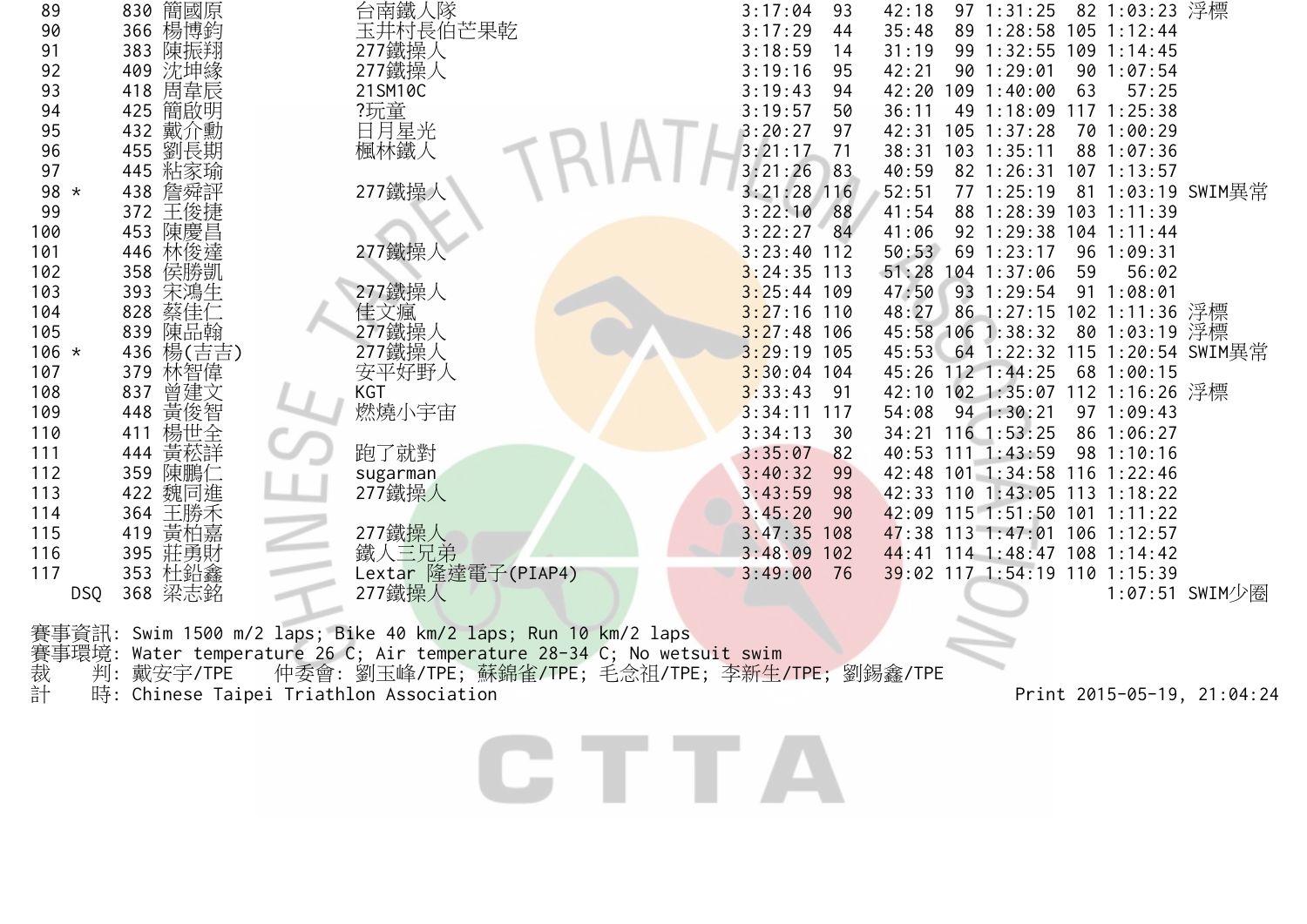2015-05-17 07:10 M30 組成績/30-34 AG Men Results

| Pos      | No. | Name                 | Team                          | Time               | Rnk             | Swim           | Rnk | Bike                       | Rnk            | Run            | Remarks |
|----------|-----|----------------------|-------------------------------|--------------------|-----------------|----------------|-----|----------------------------|----------------|----------------|---------|
|          | 251 | 林伯恩                  | 國泰產險Spors teams               | 2:01:31            |                 | 21:29          |     | 11:01:00                   |                | 39:03          |         |
| 2        | 252 | 張景翔                  | ZIV運動眼鏡                       | 2:01:58            | 3               | 25:29          |     | 2 1:01:20                  | $\overline{2}$ | 35:10          |         |
| 3        | 341 | 黃世昌                  | 金門縣                           | 2:06:58            | 9               | 29:13          |     | 71:04:54                   | $\mathbf{1}$   | 32:52          |         |
|          |     | 254 廖允謙              |                               | 2:10:05            | $\overline{2}$  | 23:55          |     | 31:03:43                   | 14             | 42:28          |         |
| 5        |     | 283 Sando Wechsung   | Culprit 酷伯樂                   | 2:13:32            | $\overline{4}$  | 26:42          |     | $12$ $1:05:23$             | 10             | 41:29          |         |
| 6        |     | 260 林冠伯              | 台灣大腳丫長跑協會                     | 2:13:49            | 35 <sub>1</sub> | 32:41          |     | 51:04:14                   | 4              | 36:56          |         |
|          |     | 285 王裕閔              | DVTT醫聲論壇                      | 2:14:01            | 5               | 27:04          |     | $18$ 1:07:13               | 8              | 39:44          |         |
| 8        |     | 257 姜銀和              | 277鐵操人                        | 2:15:14            | 27              | 32:05          |     | 91:05:03                   | 5              | 38:07          |         |
| 9        |     | 336 Corentin         | Tricolore                     | 2:15:39            | 12              | 29:38          |     | 25 1:09:09                 | 3              | 36:54          |         |
| 10       |     | 253 洪志文              | 台灣大腳丫長跑協會                     | 2:16:41            | 7               | 29:01          |     | 81:05:00                   | 15             | 42:42          |         |
| 11       |     | 255 許嘉修              | BH 鐵人隊                        | 2:16:47            | 31              | 32:30          |     | 61:04:32                   | -9             | 39:46          |         |
| 12       |     | 304 水定邦              | 高雄鐵人                          | 2:17:12            | 16              | 30:09          |     | 41:03:54                   | 16             | 43:11          |         |
| 13       |     | 334 黃弘義              | 277鐵操人                        | 2:19:42            | 29              | 32:10          |     | 13 1:05:25                 | 12             | 42:08          |         |
| 14       |     | 305 田智順              | 台南鐵人隊                         | 2:19:48            | 6               | 28:50          |     | 16 1:06:27                 | 20             | 44:31          |         |
| 15       |     | 332 王建延              | 277鐵操人                        | 2:20:05            | 11              | 29:37          |     | $11 \quad 1:05:20$         | 21             | 45:08          |         |
| 16       |     | 337 李宗恩              | 大台南超鐵TNT                      | 2:20:49            | 18              | 30:19          |     | 19 1:08:05                 | 13             | 42:26          |         |
| 17       |     | 277 COLP JOSHUA MARC | Culprit 酷伯樂                   | 2:23:33            | 10              | 29:27          |     | 23 1:08:44                 | 23             | 45:22          |         |
| 18       |     | 323 陳鴻麒              | 勝航鐵人                          | 2:25:07            | 8               | 29:02          |     | $15$ 1:05:47               | 35             | 50:19          |         |
| 19       | 282 | 方宏晉                  | 277鐵操人                        | 2:25:47            | 34              | 32:37          |     | 14 1:05:27                 | 28             | 47:44          |         |
| 20       | 339 | 郭秉寬                  | 277鐵操人                        | 2:27:10            | 17              | 30:10          |     | 29 1:11:51                 | 22             | 45:10          |         |
| 21       | 345 | 李少基                  |                               | 2:27:11            | 20              | 30:28          |     | 171:07:08                  | 32             | 49:36          |         |
| 22       | 284 | 許家賓                  | 昇陽鐵騎士                         | 2:27:21            | 56              | 37:23          |     | $21 \t1:08:22$             | 11             | 41:37          |         |
| 23       | 275 | 洪裕凱                  | 東華老馬鐵人隊                       | 2:27:46            | 15              | 30:02          |     | 32 1:12:19                 | 24             | 45:25          |         |
| 24       | 269 | 胡文忠                  | 維達鐵人                          | 2:29:32            | 30              | 32:14<br>29:39 |     | 30 1:11:53                 | 25<br>43       | 45:26          |         |
| 25<br>26 | 273 | 333 陳子挺<br>郭其炎       | 悍將鐵人                          | 2:30:00<br>2:30:23 | 13<br>28        | 32:06          |     | 22 1:08:23<br>$34$ 1:12:33 | 26             | 51:59<br>45:45 |         |
| 27       |     | 297 王昱超              | 277鐵操人<br>277鐵操人              | 2:30:42            | 21              | 30:29          |     | 20 1:08:11                 | 44             | 52:04          |         |
| 28       |     | 306 陳建宏              | 奚隹奚隹火暴石更                      | 2:31:22            | 67              | 40:16          |     | $31 \t1:12:06$             | 6              | 39:01          |         |
| 29       | 294 | 鄭力偉                  | 277鐵操人                        | 2:31:33            | 46              | 35:56          |     | 28 1:11:29                 | 18             | 44:09          |         |
| 30       | 264 | 蘇祐傢                  | 奚隹奚隹火暴石更                      | 2:33:44            | 38              | 33:53          |     | 24 1:09:02                 | 39             | 50:50          |         |
| 31       | 300 | 王一守                  | 277鐵操人                        | 2:35:08            | 59              | 38:20          |     | 33 1:12:21                 | 19             | 44:28          |         |
| 32       | 261 | 趙人達                  | 高雄鐵人                          | 2:35:33            | 24              | 31:28          |     | 39 1:13:26                 | 37             | 50:40          |         |
| 33       |     | 316 張威仁              |                               | 2:36:54            | 40              |                |     | 34:07 26 1:10:12           | 46             | 52:35          |         |
| 34       |     |                      |                               | $2:37:14$ 22       |                 | 30:39          |     | 46 1:15:43                 | 41             | 50:52          |         |
| 35       |     | 296 黃仕憲<br>278 曾威誠   | [拼命三狼+懶羊手]<br>奚隹奚隹火暴石更<br>興六, | 2:37:22            | 45              | 35:45          |     | 40 1:13:28                 | 29             | 48:10          |         |
| 36       |     | 299 吳岱濮              | 277鐵操人                        | 2:39:24            | 77              | 42:51          |     | 36 1:13:04                 | 17             | 43:30          |         |
| 37       |     | 281 羅智鴻              |                               | 2:39:49            | 58              | 38:05          |     | $10$ $1:05:18$             | 53             | 56:27          |         |
| 38       |     | 290 杜彰彬              | 興大附農                          | 2:40:58            | 19              | 30:21          |     | 49 1:16:40                 | 48             | 53:58          |         |
| 39       | 279 | 李孟堅                  | 277鐵操人                        | 2:41:50            | 33              | 32:37          |     | 56 1:18:40                 | 36             | 50:34          |         |
| 40       | 301 | 林彥翔                  | 277鐵操人                        | 2:42:49            | 44              | 35:44          |     | 58 1:19:26                 | 27             | 47:40          |         |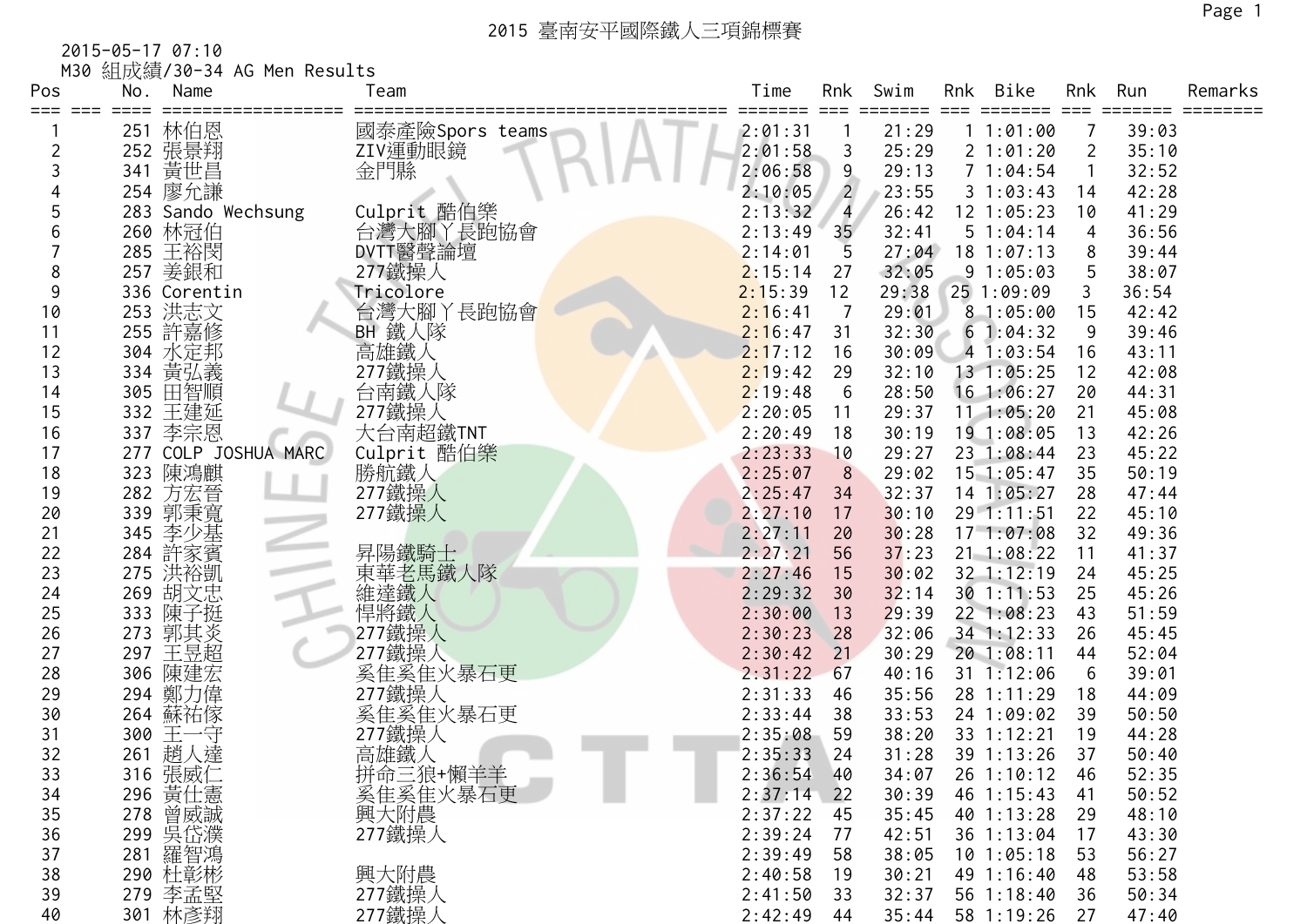| 42     | 274 陳振偉            | 萬夫莫敵                    | 2:44:55      | 32<br>32:32   | 501:16:40        | 55:44<br>52           |
|--------|--------------------|-------------------------|--------------|---------------|------------------|-----------------------|
| 43     | 262 詹至惟            | 277鐵操人                  | 2:45:20      | 53<br>37:03   | 52 1:17:27       | 50:51<br>40           |
| 44     | 曾俊維<br>318         | 萬夫莫敵                    | 2:45:23      | 61<br>38:27   | 48 1:16:40       | 50:17<br>34           |
| $45 *$ | 盧威廷<br>263         | 納鐵人                     | 2:45:25      | 33:58<br>39   | $64$ 1:23:10     | 48:18<br>30           |
| 46     | 286<br>李冠毅         | N2 TRINTY 台南            | 2:46:06      | 39:56<br>66   | 271:11:18        | 54:53<br>49           |
| 47     | 鐘柏硯<br>335         | 277鐵操人                  | 2:46:19      | 37:02<br>52   | 41 1:14:15       | 55:03<br>51           |
| 48     | 謝宗翰<br>317         |                         | 2:46:53      | 36:43<br>49   | 53 1:17:42       | 52:30<br>45           |
| 49     | 李振銓<br>313         | 277鐵操人                  | 2:47:55      | 64<br>39:21   | 51 1:16:48       | 51:47<br>42           |
| 50     | 陳彥均<br>311         | Mikeson Triathlons Team | 2:49:22      | 37<br>33:36   | 42 1:14:26       | 58 1:01:22            |
| 51     | 黃三益<br>287         | 277鐵操人                  | 2:50:29      | 55<br>37:17   | 47 1:16:07       | 57:06<br>55           |
| 52     | 陳雍杰<br>302         |                         | 2:51:58      | 71<br>41:35   | 60 1:20:19       | 50:05<br>33           |
| 53     | 吳宗璋<br>293         |                         | 2:52:29      | 23<br>31:02   | 37 1:13:05       | 73 1:08:22            |
| 54     | 廖宸逸<br>321         |                         | 2:52:50      | 29:50<br>14   | 45 1:15:19       | 72 1:07:43            |
| 55     | 蘇信鴻<br>338         | 納鐵                      | 2:53:15      | 38:46<br>63   | 69 1:25:47       | 48:43<br>31           |
| 56     | 310 杜宜憲            |                         | 2:53:26      | 36:16<br>47   | 43 1:14:49       | 59 1:02:21            |
| 57     | 319 邱鈺棋            | 台南鐵人隊                   | 2:53:53      | 65            | 39:40 57 1:19:11 | 55:03<br>50           |
| 58     | 吳烔廷<br>267         | 277鐵操人                  | 2:55:47      | 80            | 44:07 44 1:15:14 | 56:27<br>54           |
| 59     | 盧柏杰<br>324         | 軟腳鐵人                    | 2:58:33      | 41<br>34:21   | 38 1:13:13       | 76 1:10:59            |
| 60     | 蔡嘉懋<br>276         | 277鐵操人                  | 2:58:57      | 34:31<br>42   | 62 1:21:54       | 60 1:02:33            |
| 61     | 黃良安<br>272         | 277鐵操人                  | 3:01:28      | 36:38<br>48   | 59 1:20:05       | 70 1:04:46            |
| 62     | 林威任<br>271         | 277鐵操人                  | 3:01:31      | 41:33<br>70   | 75 1:29:10       | 50:49<br>38           |
| 63     | 黃資皓<br>340         |                         | 3:01:56      | 54<br>37:12   | 54 1:18:06       | 71 1:06:39            |
| 64     | 胡敦翔<br>328         | 277鐵操人                  | 3:03:02      | 32:01<br>26   | $71 \t1:26:36$   | 67 1:04:26            |
| 65     | 黃信傑<br>823         | 277鐵操人                  | 3:04:00      | 41:27<br>69   | $67$ 1:24:12     | 58:23 浮標<br>56        |
| 66     | 280 王盈智            | id好難想                   | 3:05:49      | 42:42<br>75   | 65 1:23:28       | 59:40<br>57           |
| 67     | 柯東錡<br>326         | 憨人                      | 3:06:47      | 38:36<br>62   | 55 1:18:31       | 75 1:09:41            |
| 68     | 黃子銓<br>327         | 277鐵操人                  | 3:08:12      | 41:35<br>72   | 63 1:22:33       | 65 1:04:05            |
| 69     | 陳信宏<br>289         | 莛碩的媽                    | 3:11:21      | 57<br>37:33   | 74 1:29:09       | 68 1:04:40            |
| 70     | 林金鞍<br>268         | 277鐵操人                  | 3:14:26      | 45:58<br>83   | 68 1:24:41       | 63 1:03:47            |
| 71     | 林佑昇<br>320         | 踢打不溜                    | 3:19:00      | 40:35<br>68   | 70 1:26:07       | 78 1:12:20            |
| 72     | 葉佳慶<br>258         | 燃燒小宇宙                   | 3:19:22      | 73<br>41:46   | 82 1:33:29       | 66 1:04:07            |
| 73     | 陳泓伸<br>315         | 大猴小猴去爬山                 | 3:19:27      | 74<br>42:40   | 85 1:33:59       | 61 1:02:49            |
| 74     | 吳柏慶<br>312         |                         | 3:20:09      | 79<br>43:35   | $81 \t1:33:23$   | 62 1:03:11            |
| 75     | 關天傑<br>821         | 277鐵操人                  | 3:20:54      | 50<br>36:47   | 80 1:31:37       | 79 1:12:32 浮標         |
| 76     | 331 許燕順            | 群雁成功教室<br>踢打不溜          | 3:21:37      | 60<br>38:24   |                  | 79 1:31:18 77 1:11:56 |
| 77     | 322 陳志明<br>330 周哲瀚 |                         | 3:23:36      | 32:00<br>25   | 84 1:33:56       | 84 1:17:42            |
| 78     |                    | 群雁成功教室                  | $3:24:37$ 84 | 48:03         | 72 1:28:03       | 74 1:08:33            |
| 79     | 270 藍鈺舜            |                         | 3:26:26      | 81<br>44:23   | 73 1:28:56       | 81 1:13:08            |
| 80     | 288 沈宗佑            | 277鐵操人                  | 3:30:37      | 42:45<br>76   | 77 1:30:29       | 83 1:17:24            |
| 81     | 314 蔡念辛            |                         | $3:35:27$ 89 | 59:35         | 78 1:31:09       | 69 1:04:44            |
| 82     | 325 陳韋志            | 翻滾吧!酒瓶                  | 3:35:58      | 87<br>56:06   | 87 1:35:58       | 64 1:03:55 改浮標        |
| 83     | 820 陳建州            | 永不放棄                    | 3:36:07      | 85<br>48:32   | 76 1:30:17       | 82 1:17:19 浮標         |
| $84 *$ | 822 葉珂甫            | 普悠瑪                     | 3:38:03      | 1:01:08<br>90 | 66 1:24:05       | 80 1:12:52 浮標         |
| 85     | 307 賴紀霖            | 踢打不溜                    | 3:40:27      | 43<br>34:38   | 89 1:47:21       | 85 1:18:29            |
| 86     | 329 黃復聖            | 2個人也是團體                 | 3:50:48      | 51:58<br>86   | 86 1:35:36       | $87 \t1:23:15$        |
| 87     | 256 李政翰            | 277鐵操人                  | 3:53:09      | 88<br>59:03   | 83 1:33:47       | 86 1:20:20            |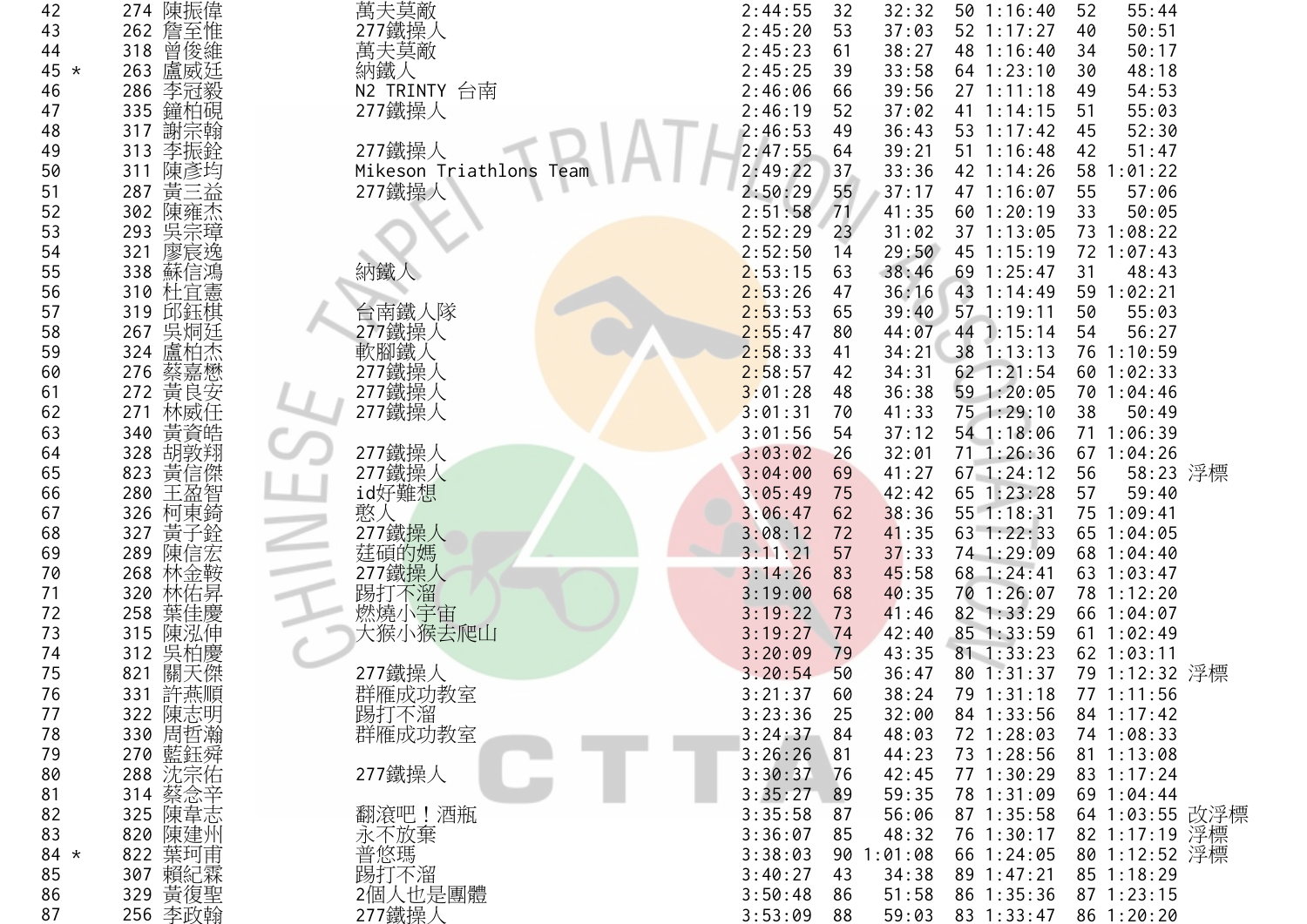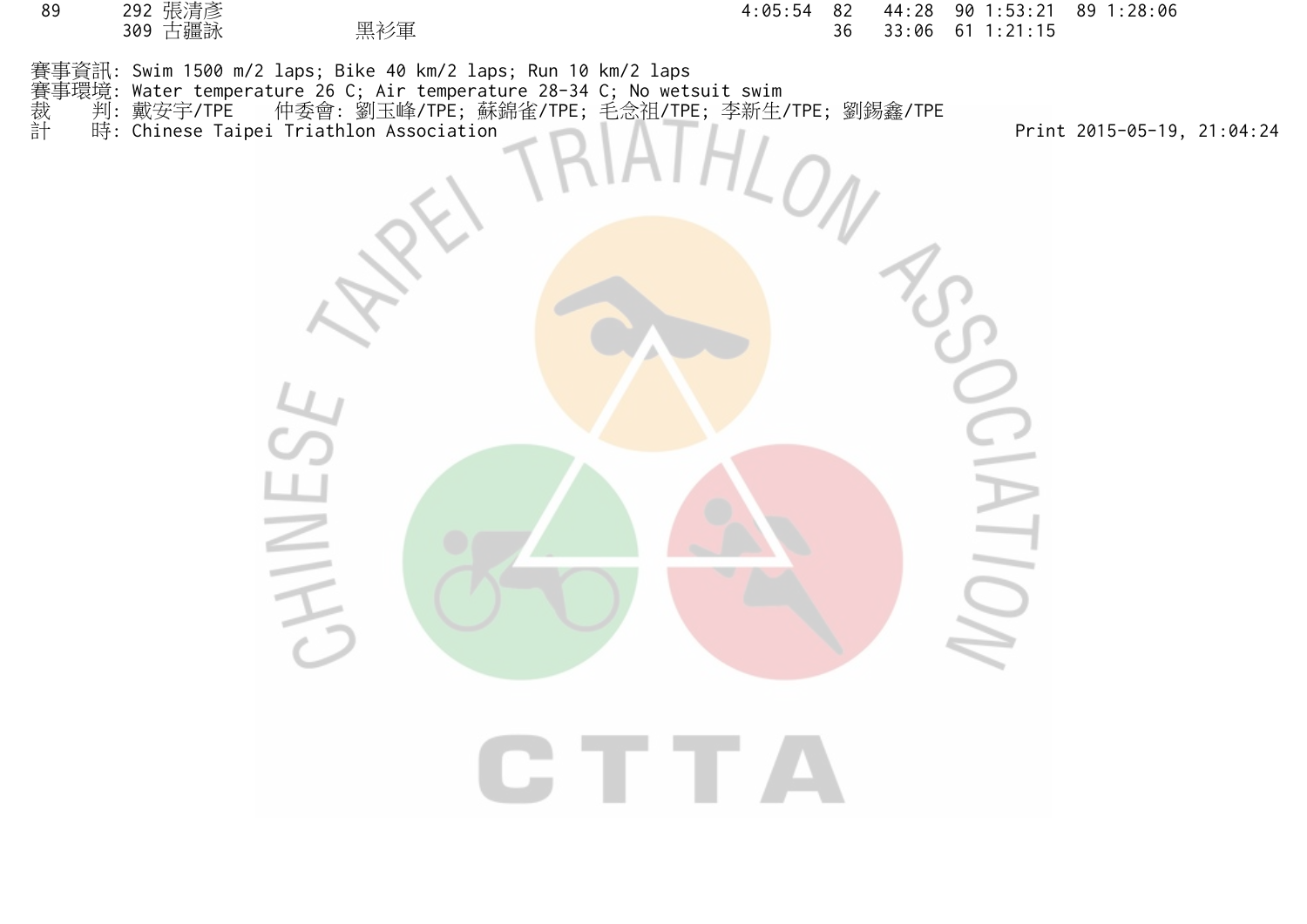2015-05-17 07:10 M25 組成績/25-29 AG Men Results

| Pos    | No. | Name               | Team                    | Time         | Rnk            | Swim  | Rnk    | Bike                        | Rnk            | Run            | Remarks   |
|--------|-----|--------------------|-------------------------|--------------|----------------|-------|--------|-----------------------------|----------------|----------------|-----------|
|        |     | 205 李逸軒            | 正修科技大學                  | 2:06:51      | 3              | 24:30 |        | 11:04:29                    |                | 37:52          |           |
|        | 227 | 施養欣                |                         | 2:07:40      | $\overline{2}$ | 23:49 |        | 41:05:28                    | $\overline{2}$ | 38:25          |           |
|        |     | 240 林聖恩            |                         | 2:19:14      | 8              | 30:59 |        | 31:05:06                    | 8              | 43:11          |           |
|        | 237 | 詹傑凱                | 277鐵操人                  | 2:20:17      | 20             | 32:57 |        | 51:06:47                    | 3              | 40:34          |           |
|        | 210 | 毅<br>陳             | 悍將鐵人                    | 2:21:50      |                | 22:04 |        | 22 1:16:59                  | 7              | 42:47          |           |
| 6      | 229 | 黃柏軒                | 大台南超鐵TNT                | 2:23:22      | 9              | 31:22 |        | 61:09:36                    | 6              | 42:25          |           |
|        |     | 207 ARCIS GAETAN   | Tri-color               | 2:24:10      | 4              | 26:07 |        | $23 \t1:17:16$              | 4              | 40:47          |           |
| 8      |     | 174 陳聖杰            | More than more          | 2:24:56      | 5              | 26:29 |        | 81:11:50                    | 11             | 46:38          |           |
| 9      |     | 189 李銘益            | 忠貞905                   | 2:27:28      | 6              | 29:28 |        | 71:11:30                    | 10             | 46:30          |           |
| 10     |     | 238 kerry Meehan   | 楓林鐵人                    | 2:29:32      | 7              | 30:55 |        | 91:12:36                    | 9              | 46:02          |           |
| 11     |     | 215 楊子生            |                         | 2:29:48      | 10             | 31:41 | $\sim$ | 21:04:54                    | 20             | 53:15          |           |
| 12     |     | 194 林承蔚            | 軟腳鐵人                    | 2:33:27      | 19             | 32:55 |        | $12$ 1:13:46                | 12             | 46:48          |           |
| 13     |     | 817 馬俊哲            |                         | 2:35:03      | 45             | 40:01 |        | 14 1:14:01                  | 5              | 41:02 浮標       |           |
| 14     | 193 | 劉哲宏                | <b>TCSR</b>             | 2:36:39      | 26             | 36:00 |        | $11 \t1:13:41$              | 13             | 46:59          |           |
| 15     | 199 | 林敬浩                | 黑衫軍                     | 2:39:16      | 12             | 32:25 |        | $16$ 1:15:34                | 16             | 51:18          |           |
| 16     |     | 209 莊明勳            | 277鐵操人                  | 2:40:46      | 17             | 32:46 |        | $15$ $1:15:12$              | 18             | 52:49          |           |
| 17     |     | 179 沈新貿            |                         | 2:43:38      | 27             | 36:21 |        | $13 \t1:13:55$              | 21             | 53:23          |           |
| 18     | 171 | 柯又豪                | 277鐵操人                  | 2:44:46      | 43             | 39:16 |        | 20 1:16:36                  | 15             | 48:55          |           |
| 19     | 204 | 張幃富                | 277鐵操人                  | 2:49:21      | 37             | 38:48 |        | 19 1:16:15                  | 24             | 54:18          |           |
| 20     | 235 | 蘇雋堯                | 277鐵操人                  | 2:50:59      | 28             | 36:23 |        | $27 - 1:19:13$              | 25             | 55:24          |           |
| 21     |     | 196 詹偉帆            |                         | 2:51:40      | 21             | 34:14 |        | $31 \t1:20:17$              | 28             | 57:10          |           |
| 22     | 233 | 李忠穎                | 277鐵操人                  | 2:52:19      | 13             | 32:26 |        | $10$ 1:13:35                | 51             | 1:06:19        |           |
| 23     | 819 | 方祥安                |                         | 2:53:19      | 50             | 42:07 |        | $25$ 1:18:18                | 19             | 52:55 浮標       |           |
| 24     | 221 | 林冠宇                | 277鐵操人<br>R2R景美陸上競技     | 2:53:32      | 41             | 39:06 |        | 43 1:25:54                  | 14             | 48:33          |           |
| 25     | 183 | 黃昱嘉                | 277鐵操人                  | 2:55:41      | 49             | 42:04 |        | $18$ 1:15:56                | 30             | 57:43          |           |
| 26     | 216 | 郭佳銘                |                         | 2:55:58      | 25             | 35:54 |        | 47 1:28:35                  | 17             | 51:30          |           |
| 27     |     | 178 鄭緣堂            | Mikeson Triathlons Team | 2:57:14      | 32             | 37:33 |        | 35 1:21:44                  | 31             | 57:58          |           |
| $28 *$ | 217 | 呂玨陞                |                         | 2:57:20      |                |       | 67     |                             | 27             |                | 55:40 掉晶片 |
| 29     | 175 | 曾威豪                | 277鐵操人                  | 2:57:28      | 18             | 32:51 |        | $21 \t1:16:40$              |                | 54 1:07:58     |           |
| 30     | 213 | 林柏翰                | 277鐵操人                  | 2:57:47      | 30             | 36:32 |        | 37 1:22:24                  | 34             | 58:51          |           |
| 31     | 225 | 陳亮宇                |                         | 2:57:57      | 40             | 39:03 |        | 28 1:20:08                  | 33             | 58:48          |           |
| 32     |     | 190 施博瀚            | 277鐵操人                  | 2:58:36      | 59             | 46:16 |        | 26 1:18:19                  | 23             | 54:02          |           |
| 33     |     | 181 何志毫            | 黑衫軍                     | 2:59:15      | 23             | 35:24 |        | 34 1:20:56                  |                | 44 1:02:56     |           |
| 34     |     | 200 蘇銘偉            |                         | $2:59:15$ 24 |                | 35:26 |        | 33 1:20:54                  |                | 43 1:02:56     |           |
| 35     |     |                    | 277鐵操人                  | 2:59:31      | 33             | 37:46 |        | 24 1:17:55                  |                | 45 1:03:50     |           |
| 36     |     | 226 曾俊誠<br>180 白偉吉 | Mikeson Triathlons Team | 2:59:41      | 53             | 42:55 |        | $17$ 1:15:53                |                | 38 1:00:54     |           |
| 37     |     | 208 周昶辰            | 277鐵操人                  | 3:00:33      | 11             | 31:44 |        | 36 1:22:12                  |                | $52$ 1:06:38   |           |
| 38     |     | 203 洪駿偉            | 納鐵人                     | 3:03:16      | 46             | 40:16 |        | 42 1:25:29                  | 29             | 57:32          |           |
| 39     |     | 230 游登翔            | 277鐵操人                  | 3:03:19      | 14             | 32:27 |        | 30 1:20:17                  |                | $61 \t1:10:36$ |           |
| 40     |     | 186 楊家文            | 前進226                   | 3:03:36      | 16             |       |        | 32:45 49 1:28:45 41 1:02:08 |                |                |           |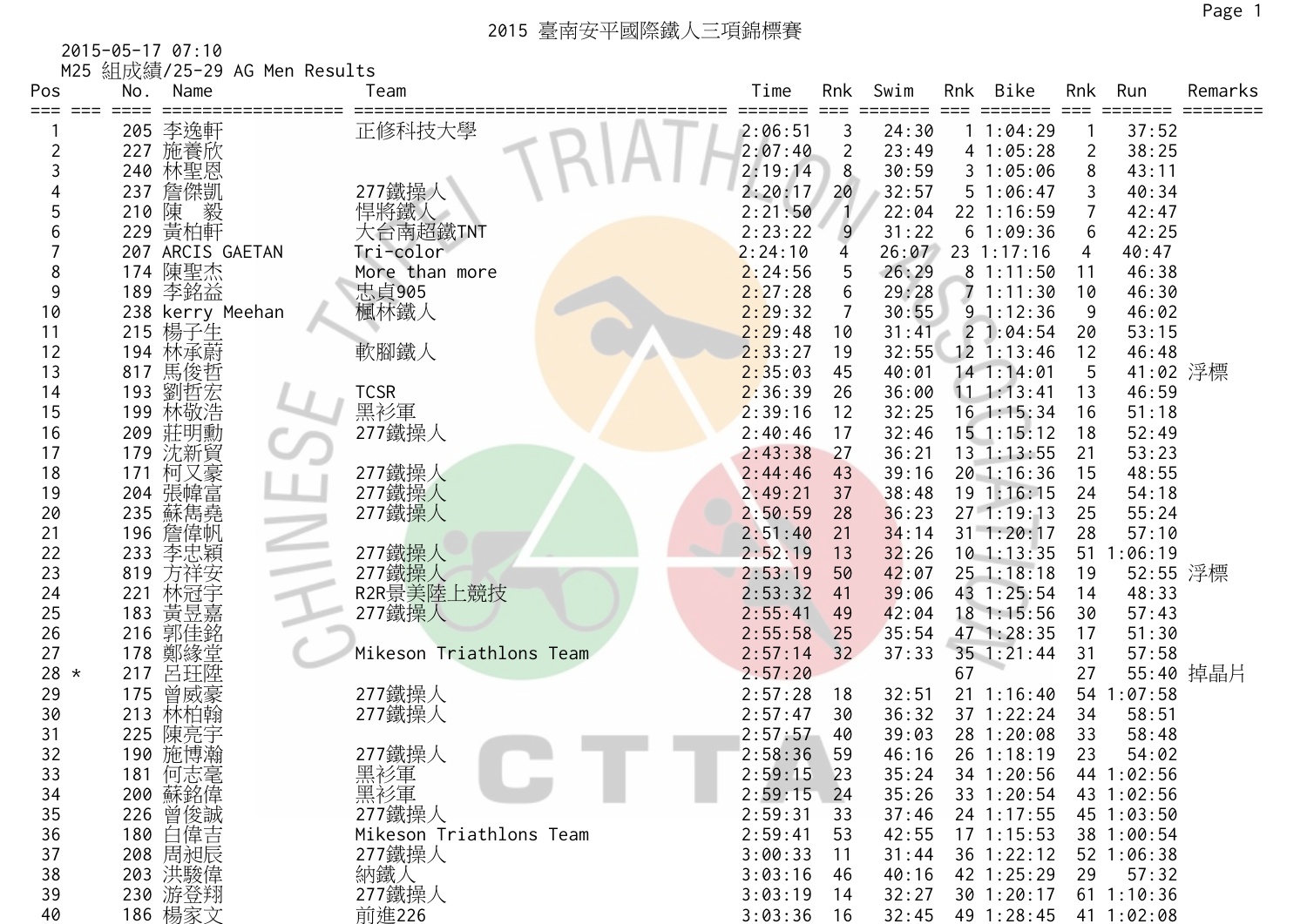| 42         | 188 范書豪               |                 | 3:05:17 | 34<br>38:20 | 291:20:16    | 53 1:06:42     |
|------------|-----------------------|-----------------|---------|-------------|--------------|----------------|
| 43         | 張丁元<br>219            | 277鐵操人          | 3:07:03 | 32:43<br>15 | 50 1:28:53   | 49 1:05:28     |
| 44         | 232 李昭延               | 277鐵操人          | 3:07:29 | 38<br>38:51 | 32 1:20:28   | 55 1:08:12     |
| 45         | 林建宏<br>231            | 277鐵操人          | 3:07:43 | 37:31<br>31 | 55 1:31:02   | 59:11<br>35    |
| 46         | 劉玟學<br>184            | 277鐵操人          | 3:08:40 | 55<br>44:09 | 39 1:23:15   | 40 1:01:17     |
| 47         | 許書豪<br>812            | 紫園91            | 3:09:25 | 58<br>45:43 | 40 1:24:24   | 59:18 浮標<br>36 |
| 48         | 楊文鑫<br>813            |                 | 3:10:15 | 51<br>42:44 | 38 1:22:36   | 48 1:04:56 浮標  |
| 49         | 翁銘襄<br>177            |                 | 3:14:56 | 36:28<br>29 | 59 1:34:34   | 46 1:03:55     |
| 50         | 湯智傑<br>198            | 大猴小猴去爬山         | 3:16:07 | 63<br>49:10 | 45 1:25:59   | 39 1:00:59     |
| 51         | 潘彦翰<br>223            | 萬夫莫敵            | 3:16:44 | 52<br>42:52 | 56 1:31:19   | 42 1:02:33     |
| 52         | 吳宗烜<br>201            | id好難想           | 3:17:56 | 62<br>49:08 | 41 1:24:43   | 47 1:04:06     |
| 53         | 李易軒<br>224            | 277鐵操           | 3:18:12 | 39<br>39:01 | 51 1:29:12   | 58 1:10:00     |
| 54         | 張振德<br>192            |                 | 3:19:08 | 49:58<br>65 | 58 1:33:41   | 55:30<br>26    |
| 55         | 陳錦常<br>214            | 277鐵操人<br>岡山消鐵腿 | 3:21:51 | 41:51<br>48 | 48 1:28:41   | 64 1:11:20     |
| 56         | 176 蔡迪佑               | 277鐵操人          | 3:23:28 | 59:01<br>67 | 54 1:30:46   | 22<br>53:42    |
| 57         | 818 歐仲峮               | 277鐵操人          | 3:24:26 | 56<br>44:32 | 52 1:29:44   | 60 1:10:11 浮標  |
| 58         | 212 黄世強               | power           | 3:24:51 | 57<br>44:55 | $53$ 1:29:55 | 59 1:10:02     |
| 59         | 206 周承寬               | 群雁成功教室          | 3:26:39 | 49:29<br>64 | $46$ 1:26:32 | 62 1:10:38     |
| 60         | 何建廷<br>236            |                 | 3:33:37 | 38:25<br>35 | 65 1:55:35   | 37<br>59:38    |
| 61         | 張中翰<br>172            | 翻滾吧!酒瓶          | 3:34:52 | 66<br>53:51 | $61$ 1:35:22 | 50 1:05:40 改浮標 |
| 62         | 湯賀凱<br>816            | 永不放棄            | 3:36:07 | 46:40<br>60 | 571:32:10    | 66 1:17:19 浮標  |
| 63         | 王廣錚<br>218            |                 | 3:36:39 | 40:25<br>47 | 63 1:47:09   | 56 1:09:06     |
| 64         | 187 汪志遠               | 海巡署第六巡防區        | 3:37:20 | 54<br>43:43 | $62$ 1:43:58 | 57 1:09:40     |
| 65 $*$     | 謝庭瑋<br>211            |                 | 3:39:27 | 34:16<br>22 | $64$ 1:53:01 | $65$ 1:12:11   |
| 66         | 許澤弘<br>228            | 納鐵人             | 3:40:34 | 47:40<br>61 | 60 1:34:47   | 67 1:18:07     |
| 67         | Samuel<br>Chen<br>239 |                 | 3:50:57 | 39:08<br>42 | 66 2:00:44   | 63 1:11:06     |
| <b>DSQ</b> | 周啟揚<br>234            | 277鐵操人          |         |             | 53:19        | 49:32 爆胎DNF    |
|            | 195 陳書緯               |                 |         | 36<br>38:36 |              |                |

賽事資訊: Swim 1500 m/2 laps; Bike 40 km/2 laps; Run 10 km/2 laps 賽事環境: Water temperature 26 C; Air temperature 28-34 C; No wetsuit swim 裁 判:戴安宇/TPE 仲委會: 劉玉峰/TPE; 蘇錦雀/TPE; 毛念祖/TPE; 李新生/TPE; 劉錫鑫/TPE 計 時: Chinese Taipei Triathlon Association Print 2015-05-19, 21:04:24

# CTTA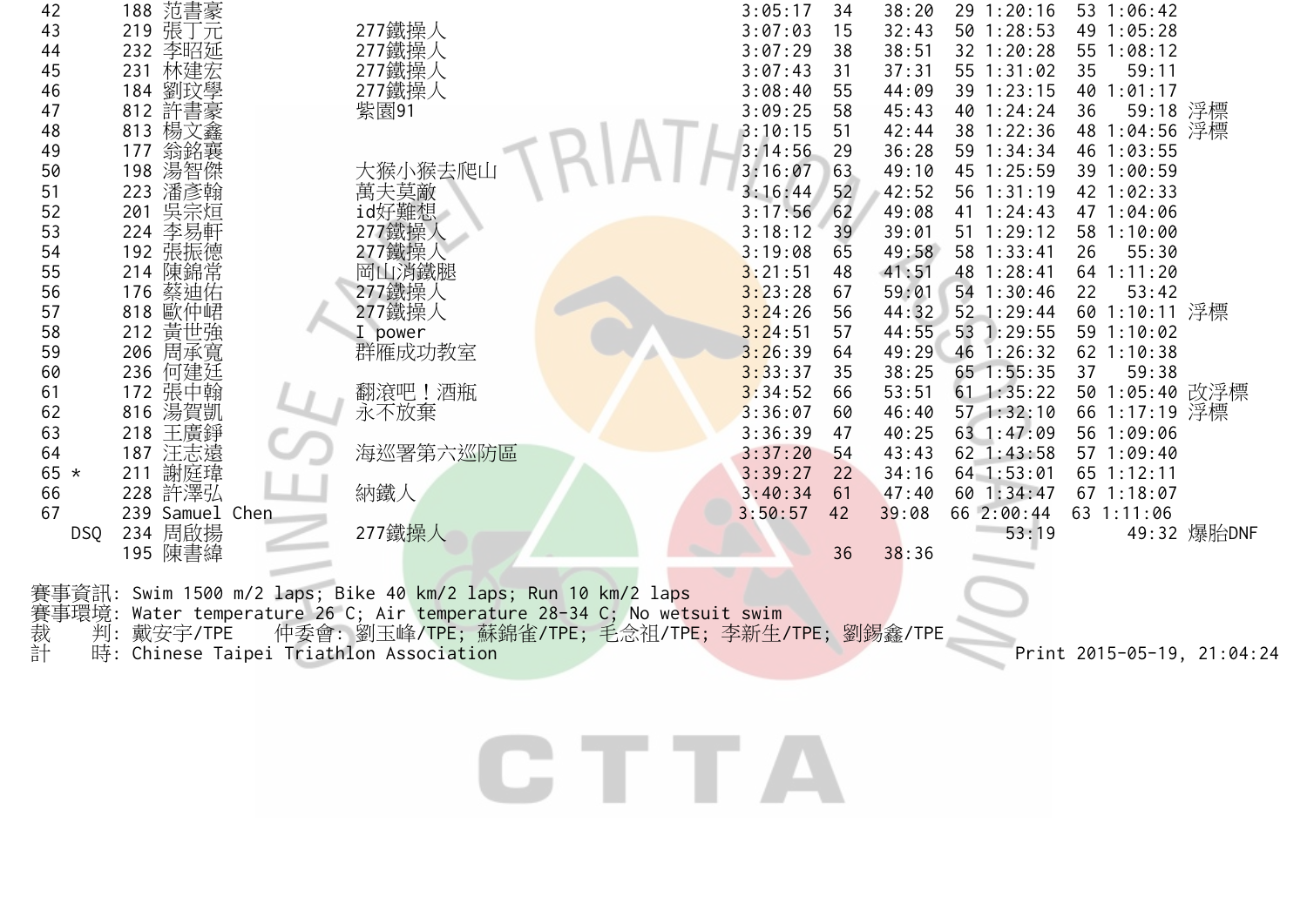| 2015-05-17 07:10 |  |
|------------------|--|
|------------------|--|

|  | M20 組成績/20-24 AG Men Results |  |  |  |
|--|------------------------------|--|--|--|
|--|------------------------------|--|--|--|

| Pos            | No.   | Name       | Team                    | Time    | Rnk             | Swim    | Rnk | Bike           | Rnk            | Run            | Remarks   |
|----------------|-------|------------|-------------------------|---------|-----------------|---------|-----|----------------|----------------|----------------|-----------|
| === ===        |       | 164 謝哲揚    |                         | 2:04:08 | 5               | 25:20   |     | 41:03:24       |                | 35:24          | ======    |
| $\overline{2}$ | 143   | 李長泰        |                         | 2:06:25 |                 | 26:08   |     | 21:02:45       | 3              | 37:33          |           |
| 3              |       | 142 廖家緯    |                         | 2:07:38 | 8               | 27:12   |     | 51:03:59       | $\overline{2}$ | 36:29          |           |
|                |       | 132 林晏合    | 臺北市立大學<br>鐵腿鐵人Rikulau   | 2:08:50 | $\overline{3}$  | 22:06   |     | 1 1:02:12      | 12             | 44:34          |           |
| 5              |       | 157 邱思輯    |                         | 2:09:44 |                 | 20:45   |     | 91:06:44       | 8              | 42:16          |           |
| 6              | 131   | 詹曜駿        |                         | 2:12:41 | $6\phantom{.}6$ | 25:54   |     | 31:03:15       | 11             | 43:32          |           |
|                | 160   | 徐振勛        | 臺北市立大學                  | 2:16:17 | 11              | 32:00   |     | 71:04:55       | 5              | 39:22          |           |
| 8              | 148   | 黃科諭        | 靜宜大學<br>鳳新鳥仔腳<br>277鐵操人 | 2:17:30 | 2               | 21:58   |     | 13 1:12:42     | 9              | 42:51          |           |
| 9              | 135   | 蔡宗凌        |                         | 2:21:12 | 18              | 34:40   |     | 61:04:41       | 6              | 41:51          |           |
| 10             | 159   | 廖梵宇        |                         | 2:22:37 | 20              | 34:47   |     | $10$ 1:09:30   | 4              | 38:22          |           |
| 11             | 152   | 蔡漢誠        | 台南鐵人隊                   | 2:28:57 | $\overline{4}$  | 25:03   |     | $14$ 1:14:11   | 17             | 49:44          |           |
| 12             | 156 林 | 頤          | 崇右技術學院                  | 2:29:42 | 9               | 28:50   |     | 191:18:49      | 7              | 42:04          |           |
| 13             |       | 150 周育鳴    |                         | 2:30:25 | 21              | 35:07   |     | 81:05:23       | 18             | 49:56          |           |
| 14             | 158   | 李<br>祥     | 文藻外語大學                  | 2:35:43 | 23              | 36:34   |     | 11.1:11:24     | 14             | 47:46          |           |
| 15             | 134   | 高晟琮        | 岡山消鐵腿                   | 2:36:28 | 15              | 33:04   |     | 20 1:20:07     | 10             | 43:18          |           |
| 16             |       | 153 湯立成    | 胖丁                      | 2:38:55 | 13              | 32:14   |     | $22$ $1:21:10$ | 13             | 45:32          |           |
| 17             | 147   | 羅智暘        | 277鐵操人                  | 2:41:29 | 19              | 34:42   |     | $17 \t1:17:15$ | 16             | 49:33          |           |
| 18             | 149   | 郭宣宏        | 納鐵人                     | 2:42:48 | 28              | 42:29   |     | $12$ $1:12:12$ | 15             | 48:07          |           |
| 19             |       | 162 周永竣    |                         | 2:44:57 | 10              | 29:32   |     | 18 1:18:31     | 23             | 56:56          |           |
| 20             | 133   | 黃<br>駿     |                         | 2:47:58 | 24              | 39:26   |     | $16$ 1:16:53   | 19             | 51:41          |           |
| 21             | 139   | 姚首丞        | 岡山消鐵腿<br>長大當好官          | 2:50:05 | 12              | 32:12   |     | $21 \t1:21:05$ | 22             | 56:48          |           |
| 22             | 154   | 李子承        |                         | 2:56:38 | 14              | 32:36   |     | 271:26:38      | 24             | 57:25          |           |
| 23             | 145   | 張耀仁        |                         | 2:58:16 | 17              | 33:39   |     | $23 - 1:21:36$ |                | 28 1:03:02     |           |
| 24             | 141   | 高皓暘        |                         | 3:00:25 | 16              | 33:17   |     | 28 1:28:49     | 25             | 58:20          |           |
| 25             | 137   | 劉致宏        | 岡山消鐵腿<br>軟腳鐵人           | 3:00:40 | 22              | 36:13   |     | 25 1:23:02     |                | 27 1:01:26     |           |
| 26             | 161   | 江昭學        |                         | 3:04:21 | 27              | 42:05   |     | $15$ 1:16:01   |                | 29 1:06:16     |           |
| 27             |       | 146 余建明    | 277鐵操人                  | 3:06:05 | 29              | 47:36   |     | $26$ 1:24:13   | 20             | 54:16          |           |
| 28             | 138   | 金 興<br>王策威 | I power                 | 3:14:31 | 31              | 52:47   |     | 24 1:22:03     | 26             | 59:42          |           |
| 29             | 155   |            | 長大當好官                   | 3:16:07 | 26              | 40:40   |     | 29 1:28:58     |                | 30 1:06:29     |           |
| $30 *$         |       | 140 林佑儒    |                         | 3:26:36 | 32 <sup>2</sup> | :00:25  |     | 30 1:31:19     | 21             |                | 54:54 改浮標 |
| 31             | 136   | 曾宜豐        |                         | 3:38:26 | 25              | 40:22   |     | 32 1:35:47     |                | 33 1:22:19     |           |
| 32             | 163   | 謝仁翔        |                         | 3:44:50 | 30              | 51:28   |     | 33 1:42:09     |                | $31$ $1:11:14$ |           |
| 33             | 151   | 吳信佳        | 277鐵操人                  | 3:47:01 | 33              | 1:01:16 |     | $31$ $1:33:41$ |                | 32 1:12:05     |           |
|                |       |            |                         |         |                 |         |     |                |                |                |           |

賽事資訊: Swim 1500 m/2 laps; Bike 40 km/2 laps; Run 10 km/2 laps 賽事環境: Water temperature 26 C; Air temperature 28-34 C; No wetsuit swim 裁 判: 戴安宇/TPE 仲委會: 劉玉峰/TPE; 蘇錦雀/TPE; 毛念祖/TPE; 李新生/TPE; 劉錫鑫/TPE 計 時: Chinese Taipei Triathlon Association Print 2015-05-19, 21:04:24